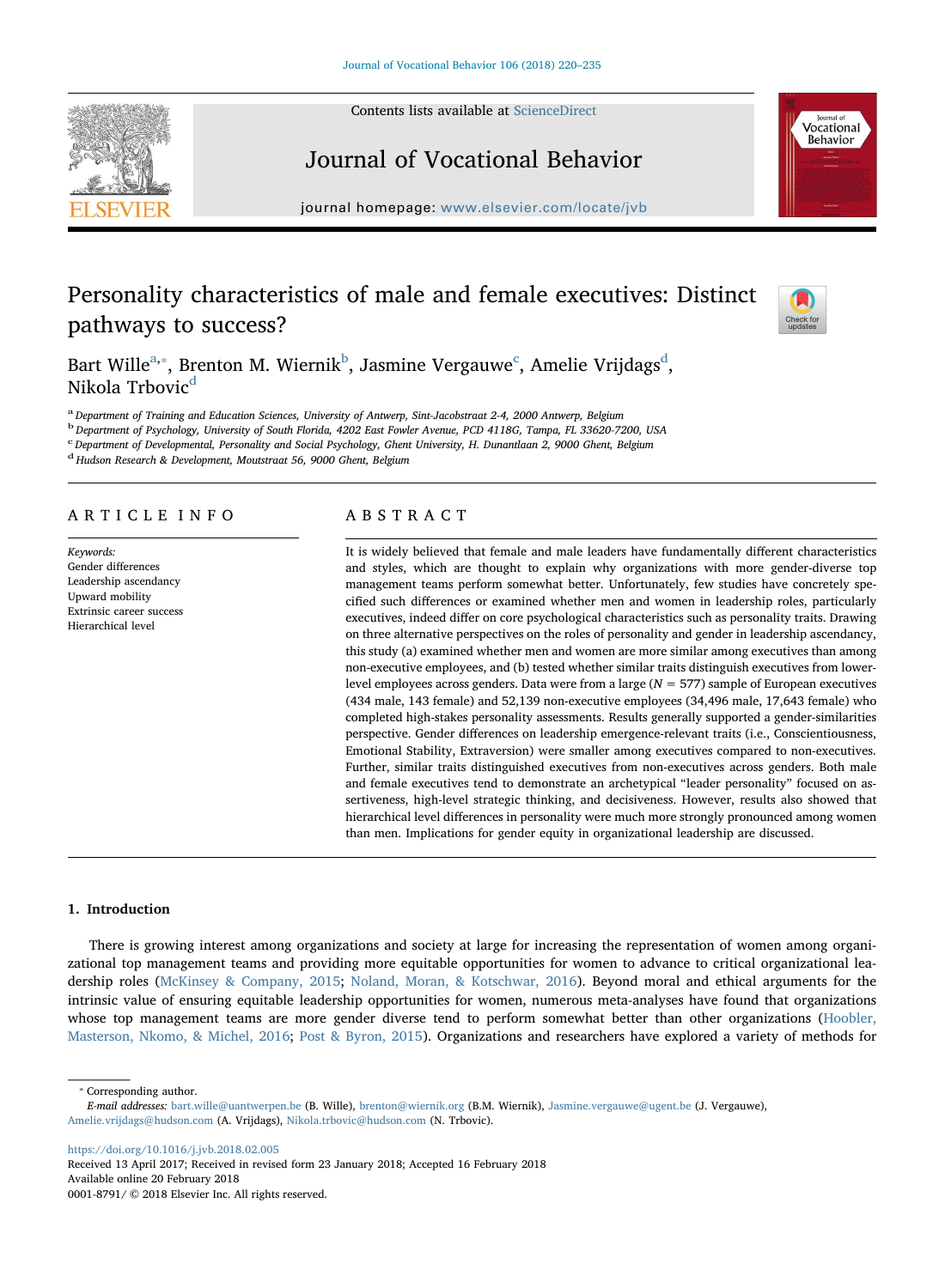encouraging and supporting women's advancement to executive leadership positions ([Ely, Ibarra, & Kolb, 2011](#page-13-1); [Hillman, Shropshire,](#page-13-2) [& Cannella, 2007\)](#page-13-2).

Despite these efforts, beliefs that female leaders are fundamentally different from male leaders remain widespread [\(Eagly, 2007](#page-13-3)). Such beliefs range in valence from stereotypes that women are too passive, too emotional, or otherwise unable to lead ([Carli & Eagly,](#page-13-4) [2016\)](#page-13-4) to more positive beliefs that women possess unique worldviews, cognitive frames, or personal competencies that make them uniquely qualified and capable as leaders ([Eagly, 2016;](#page-13-5) [Lammers & Gast, 2017](#page-14-3)). Many proponents of the latter view argue that women leverage unique skills to advance and perform in leadership roles. Underlying full range of such beliefs is an assumption that male and female leadership reflect two distinct populations with unique characteristics. Unfortunately, very few studies have concretely tested this assumption by examining the extent to which men and women in leadership, particularly high-level executive, positions indeed differ on measurable psychological characteristics ([Hoobler et al., 2016](#page-13-0)).

Early studies finding gender similarities (cf. [Hyde, 2005, 2014](#page-14-4)) among managers regarded these results as quite radical. For example, [Templeton and Marrow \(1972\)](#page-15-0) noted that "the dilemma for a woman having managerial aspirations is often to deny her femininity or her managerial authority" (p. 32). It is unclear whether these similarities persist in contemporary organizational contexts. Larger-sample, contemporary investigations of gender differences among executives, applying modern advances in personality structural theory [\(John, Naumann, & Soto, 2008](#page-14-5)) are needed to evaluate early findings. The current study uses a large sample of top-level executive and non-executive employees assessed using a comprehensive framework (the Pan-Hierarchical Five Factor Model; [Stanek & Ones, 2018](#page-15-1)) and at multiple levels of the personality trait hierarchy [\(Markon, 2009](#page-14-6)). Examining gender differences in both broad and narrow traits is critical because substantial differences in narrow traits may be diminished, or even zeroed out or reversed, when traits are aggregated to assess broader constructs at a higher hierarchical level (e.g., [McCrae et al., 2005;](#page-14-7) cf. [Kostal,](#page-14-8) [Wiernik, Albrecht, & Ones, 2018\)](#page-14-8). It is also critical to examine differences in relevant compound personality traits combining var-iance from multiple Big Five domains, as these traits are often the most predictive of work and career outcomes ([Ones, Viswesvaran,](#page-14-9) [& Dilchert, 2005\)](#page-14-9). This study investigates gender similarities in executives' complete personality profiles in two ways. First, we compare the personality profiles of male and female top (C-level) executives and quantify the degree to which these groups are similar or different on a broad set of stable personality traits. The magnitude of these personality differences between male and female executives is compared against gender-based personality differences in a large non-executive sample. Second, we consider potential gender differences in the leadership ascendancy process that may create two distinct populations of male and female executives by examining whether distinct personality profiles differentiate executives from lower-level occupationally-diverse employees among men and women. Together, these investigations can inform theoretical accounts of leadership advancement among women and guide career development practice for women pursuing leadership roles and organizations seeking to diversify their management teams. These investigations can also suggest new directions for research on the mechanisms through which gender diversity in leadership impacts organizational success.

To guide our research questions, we draw on three alternative perspectives on the roles of gender and personality in leadership ascendancy. The first argues that executive positions are strong situations ([Judge & Zapata, 2015](#page-14-10)) that exert consistent job demands and selection pressures, regardless of gender. The second argues that evaluations of individuals' behavior are driven by congruity with gender roles, leading to different job demands and evaluation criteria for male and female leaders. The third perspective argues that leadership role demands are consistent across genders, but that changing standards for leadership behavior permit men and women to leverage distinct profiles of traits to ascend to executive positions. Before outlining these alternative perspectives in greater detail, we highlight research on gender differences in personality traits and the critical role of personality for leadership ascendancy and success.

#### 1.1. Gender differences in personality and their implications for leadership

Robust evidence abounds supporting small to moderate mean gender differences on a range of personality traits [\(Hyde, 2014;](#page-14-11) [McCrae et al., 2005;](#page-14-7) [Schmitt, Realo, Voracek, & Allik, 2008](#page-15-2)). Women tend to score weakly to moderately (ds ≈ 0.20–0.55) higher on more "communal" traits, such as Agreeableness, the Enthusiasm aspect of Extraversion (sociability, positive emotionality), and the Orderliness aspect of Conscientiousness (organization, cautiousness), and lower on Emotional Stability, as well as "agentic" traits, such as the Assertiveness aspect of Extraversion (dominance, energy), and the Industriousness aspect of Conscientiousness (achievement, persistence; [Stanek & Ones, 2018\)](#page-15-1). These differences are consistent across personality measures and raters [\(McCrae](#page-14-7) [et al., 2005\)](#page-14-7) and larger in countries with greater economic development and gender equality ([Schmitt et al., 2008](#page-15-2)).

Importantly, career and organizational research has linked many of the traits showing gender differences with leadership and upward career mobility, including extrinsic career success ([Ones & Dilchert, 2009](#page-14-12)), leader emergence ([Judge, Bono, Ilies, & Gerhardt,](#page-14-13) [2002\)](#page-14-13), and leadership performance [\(Bono & Judge, 2004](#page-13-6)). Thus, gender personality differences might suggest that fewer women would enter leadership roles and that those women who do might be less effective than men. However, several meta-analyses have concluded that gender differences on leadership effectiveness tend to be small and potentially favor women [\(Eagly, Johannesen-](#page-13-7)[Schmidt, & van Engen, 2003;](#page-13-7) [Paustian-Underdahl, Walker, & Woehr, 2014](#page-14-14)). Thus, it is possible that men and women who ascend to leadership positions demonstrate different suites of traits; such gender-specific pathways have not been previously considered in large-scale studies of personality and leadership success.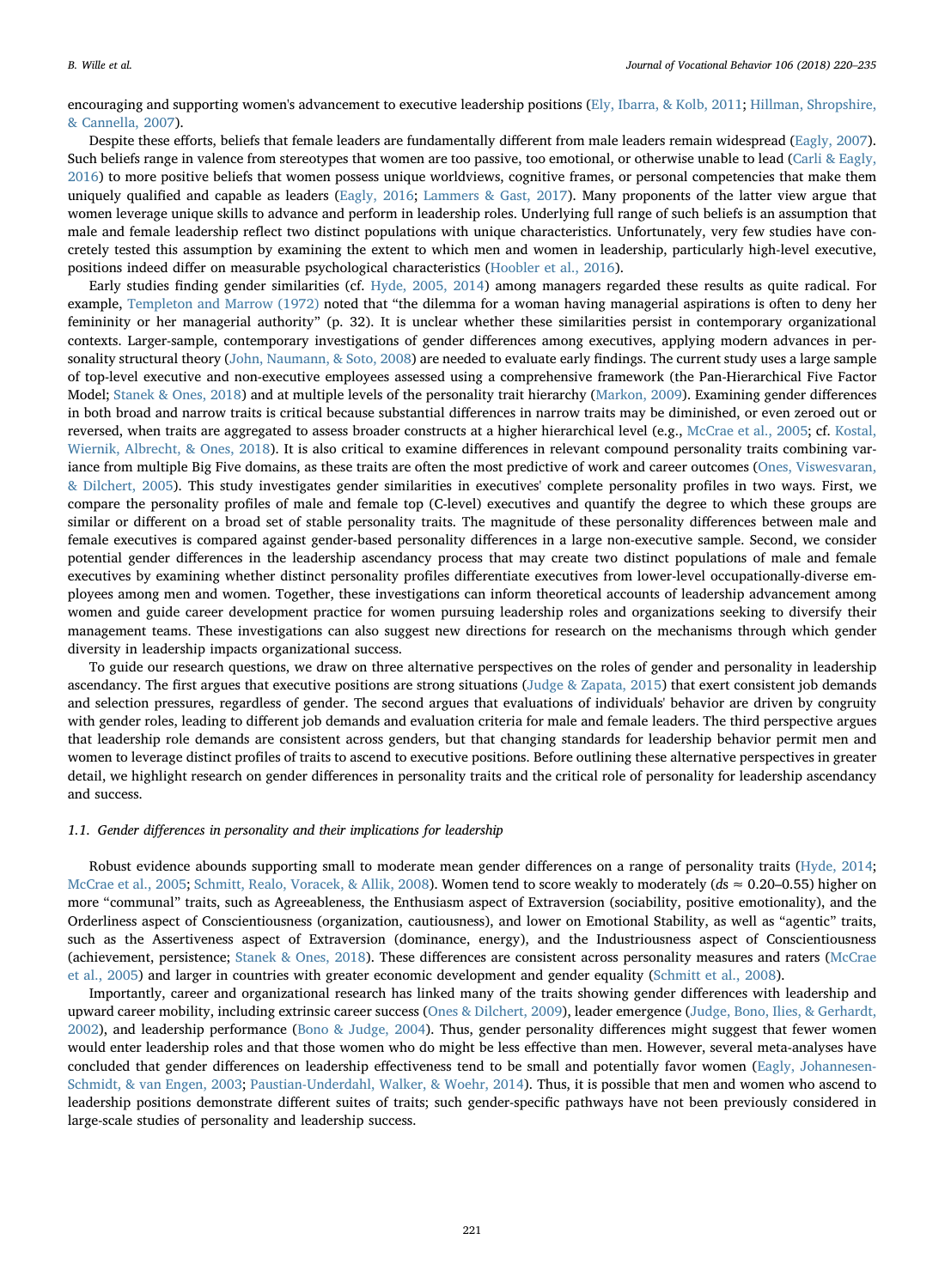## 1.2. Perspectives on personality and gender roles in leadership ascendancy

Multiple theoretical and empirical perspectives can be brought to bear to inform our investigations of the personality profiles of male and female executives. Whereas some perspectives predict similar personality profiles and ascendancy pathways for men and women, others suggest at least partly gender-specific trait profiles.

#### 1.2.1. The gender-invariant role demands perspective

Implicit leadership theory predicts that we choose as leaders people who display tendencies we perceive as "leader-like" [\(Hogan,](#page-13-8) [Curphy, & Hogan, 1994](#page-13-8); [Rosenthal & Pittinsky, 2006\)](#page-15-3). In other words, we select leaders who match our stereotypical conception of the leader role ([Lord, Foti, & De Vader, 1984;](#page-14-15) [Shondrick, Dinh, & Lord, 2010](#page-15-4)). These processes influence not only selection for leadership roles by others, but also self-perceptions of leadership ability and pursuit of leadership opportunities ([Carbonell & Castro,](#page-13-9) [2008;](#page-13-9) [Dickerson & Taylor, 2000](#page-13-10)). Studies have consistently found that heightened levels of agentic qualities (e.g., assertive, competitive) and reduced levels of communal qualities (e.g., compassionate, friendly) are most associated with perceptions of leadership ability, potential, and effectiveness ([Carli & Eagly, 2016](#page-13-4)). These qualities are stereotypically "masculine" and ascribed more to men than women ([Koenig, Eagly, Mitchell, & Ristikari, 2011](#page-14-16); [Schein, 1973](#page-15-5); [Spence & Buckner, 2000](#page-15-6)).

These masculine, agentic evaluative standards appear to be applied relatively equally to both men and women, potentially leading many women to receive lower leadership ratings due to perceptions that they are less agentic and more communal [\(Melamed &](#page-14-17) [Bozionelos, 1992;](#page-14-17) [Pullen & Vachhani, 2018\)](#page-14-18). Indeed, women often face pressure to adapt their interpersonal style to be more masculine in order to compete against men (e.g., for higher-level employment; [Pullen & Vachhani, 2018;](#page-14-18) [Wessel, Hagiwara, Ryan, &](#page-15-7) [Kermond, 2015](#page-15-7)). Consistent with impression formation models, which emphasize the need for clear, unambiguous information about a person's counter-stereotypical attributes to overcome stereotypes [\(Uleman & Kressel, 2013](#page-15-8)), women often must possess (or simply present) exaggerated levels of confidence, independence, and assertiveness to be judged as qualified for leadership ([Wessel et al.,](#page-15-7) [2015\)](#page-15-7). Thus, implicit leadership theory and impression formation models suggest that leadership roles exert strong selection pressures that consistently emphasize agentic characteristics across genders. As a result of these gender-invariant pressures, the personality profiles of both men and women who have attained executive positions might indeed be highly similar.

The consistency of leadership role demands is further supported by job analytic research and practice, which finds similar task responsibilities and employee characteristic demands across a wide range of managerial, leadership, and executive occupations ([Campbell, 2013\)](#page-13-11). Occupants of managerial positions at all levels show similar trait profiles that become increasingly pronounced at higher organizational levels [\(Ones & Dilchert, 2009\)](#page-14-12). Leadership positions appear to present relatively clear and consistent guidelines for behavior and effective performance. Taken together, these three approaches (i.e., implicit leadership theory, impression formation models, and job analysis) suggest that executive leadership roles are similar for men and women, potentially leading to similar psychological profiles for male and female executives, as well as similar leadership ascendancy pathways across genders.

Several early, small-sample studies comparing male and female managers on isolated personality characteristics have provided initial support for the gender similarities perspective. These studies found that managers were high on agentic traits, such as dominance, responsibility, achievement, and self-assurance, and low on communal nurturance, regardless of gender (e.g., [Brenner,](#page-13-12) [1982;](#page-13-12) [Brenner & Greenhaus, 1979](#page-13-13); Off[ermann & Beil, 1992;](#page-14-19) [Sachs, Chrisler, & Devlin, 1992](#page-15-9); [Steinberg & Shapiro, 1982\)](#page-15-10), with managerial samples showing smaller gender differences than in the general population [\(Melamed & Bozionelos, 1992\)](#page-14-17).

#### 1.2.2. The gender-role congruity perspective

Men and women are judged against different standards when evaluating their leadership potential and effectiveness. Social role congruity theories ([Eagly, 1987;](#page-13-14) [Eagly & Karau, 2002\)](#page-13-15) posit that there are clear expectations for both men's and women's behavior, and social and economic sanctions (i.e., backlash) may occur when an individual displays counter-stereotypical or social normviolating behavior. For example, men who display high levels of communal traits may be evaluated as weak or overly sensitive ([Moss-](#page-14-20)[Racusin, Phelan, & Rudman, 2010](#page-14-20)), whereas women who present themselves as self-confident, assertive, and competitive may be perceived as bossy, arrogant, cold, "shrill," or unfeminine ([Phelan, Moss-Racusin, & Rudman, 2008](#page-14-21)) and face social and economic reprisals [\(Rudman & Phelan, 2008\)](#page-15-11).

With regard to ascendancy to leadership, the gender-role congruity perspective thus posits that women advance to high-level positions not through agentic actions, but through work behaviors that exemplify gender-role congruent communal qualities, such as interpersonal facilitation, teamwork, and participative decision-making. Indeed, there is voluminous evidence showing that violating feminine niceness prescriptions adversely affects women's promotion prospects ([Heilman, 2001;](#page-13-16) [Judge, Livingston, & Hurst, 2012;](#page-14-22) [Lyness & Judiesch, 1999](#page-14-23)) and leadership effectiveness evaluations ([Eagly, Makhijani, & Klonsky, 1992\)](#page-13-17), as well as studies finding that female leaders are more negatively evaluated when they use more assertive strategies, such as intimidation ([Bolino & Turnley, 2003](#page-13-18)) or discipline ([Atwater, Carey, & Waldman, 2001;](#page-13-19) [Brett, Atwater, & Waldman, 2005](#page-13-20)).

#### 1.2.3. The changing leadership roles perspective

A third perspective argues that the nature of leadership roles themselves are changing. Similar to the first perspective (and unlike the second perspective), this changing leadership roles perspective argues that there are clear role demands associated with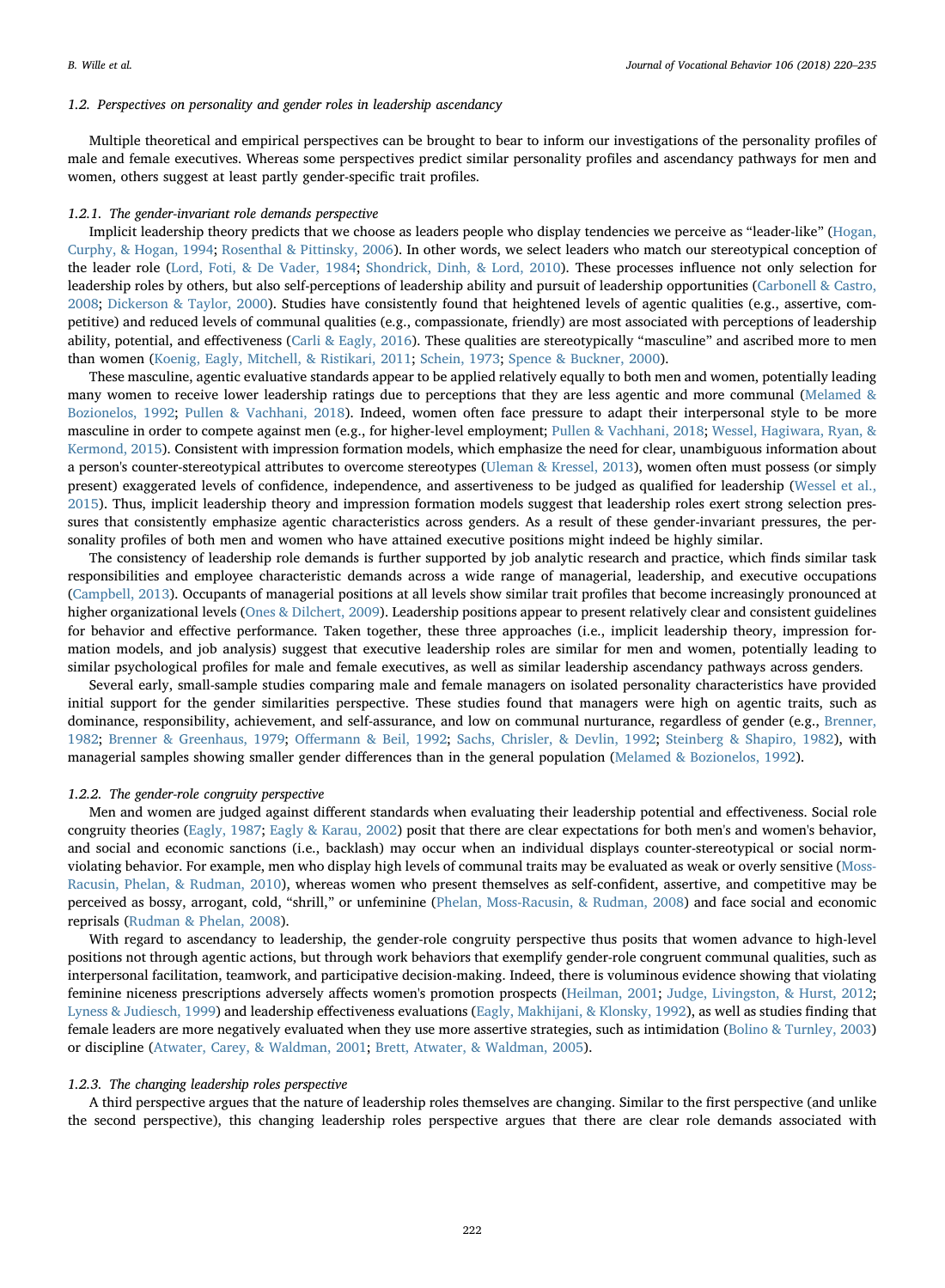leadership positions which are consistent across genders. However, unlike the first perspective, the changing leadership roles perspective assumes that these role demands have gradually changed over time. More specifically, leadership and management performance are increasingly recognized to be multidimensional, with distinct performance facets that require unique personal characteristics and competencies ([Campbell, 2013](#page-13-11); [Campbell & Wiernik, 2015](#page-13-21)). Thus, while traditional agentic, "masculine" traits may be important for some leadership criteria (e.g., leader emergence, [Judge et al., 2002](#page-14-13); idealized influence, inspirational motivation, [Bono](#page-13-6) [& Judge, 2004;](#page-13-6) initiating structure, [Campbell, 2013\)](#page-13-11), more communal traits are equally important for other criteria (e.g., consideration, empowerment, coaching, [Campbell, 2013](#page-13-11); intellectual stimulation and other aspects of "transformational leadership," [Bono & Judge, 2004\)](#page-13-6). In light of increasing recognition of the importance of consideration, transformational leadership, and related constructs (e.g., servant leadership; [Sendjaya & Sarros, 2002\)](#page-15-12), as well as technological changes requiring more democratic leadership styles ([Lipman-Blumen, 2000](#page-14-24); [McCauley, 2004\)](#page-14-25), [Koenig et al. \(2011\)](#page-14-16) meta-analytically showed that leader stereotypes are becoming gradually less masculine and more inclusive of feminine (communal) qualities, such as sensitivity, understanding, and warmth.

In sum, evidence suggests that, subsequent to the early studies on gender differences in management described above (e.g., [Brenner & Greenhaus, 1979;](#page-13-13) [Templeton & Marrow, 1972\)](#page-15-0), societal and cultural shifts have fostered a broadening of leadership roles which may in turn enable women in high-level positions to demonstrate distinct personal strengths emphasizing more communal dimensions of leadership performance. This perspective offers a complementary explanation to the gender-role congruity perspective for the occurrence of potential gender differences in contemporary leadership ascendancy.

## 1.3. Hypotheses

The alternative perspectives described above produce competing hypotheses regarding gender differences in personality traits among executives, as well as gender differences in the leadership ascendancy process.

#### 1.3.1. Gender differences among executives and non-executives

The first set of two competing hypotheses address the occurrence of gender differences in personality traits between male and female executives, and more specifically how these compare to gender differences in personality traits in the larger, non-executive population. The theoretical question at stake here is whether executive positions exert similar personality demands across genders, such that leadership ascendancy has a homogenizing effect.

1.3.1.1. Gender similarities. The gender-invariant role demands perspective posits that executive positions exert strong role demands that lead organizations to select (and individuals to self-select) for high levels of agentic traits for both male and female executives. Because these selection pressures are posited to be consistent across genders, this perspective theorizes that leadership ascendancy has a homogenizing effect on gender personality distributions—men and women in higher corporate ranks are selected for (or adapt to) increasingly severe and similar job demands ([Melamed, 1996\)](#page-14-26). In terms of observed personality profiles, this perspective predicts that male and female executives are more similar (as compared to male and female non-excutives) in their personality traits.

<span id="page-3-0"></span>Hypothesis 1a. Personality gender differences are smaller among C-level executives than among non-executive samples.

1.3.1.2. Gender differences. The gender-role congruity perspective posits that men and women are evaluated according to gendered behavioral norms, such that men are expected to demonstrate agentic traits and women to exemplify communal traits. Individuals who violate these norms, such as women high on assertiveness and competitiveness, are judged harshly and face backlash, hindering their advancement and leading personality gender differences to persist even among high-level executives. The changing leadership roles perspective can complement this process by suggesting that one way through which women can advance in the face of selection against women with traditionally "leader-like" agentic traits is by emphasizing emerging aspects of leadership performance, such as transformational and democratic leadership, that rely on more traditionally-feminine communal traits. Thus, these perspectives predict that gender differences in observed personality profiles that are present in the general population will persist among individuals at high levels of organizational leadership hierarchies.

<span id="page-3-1"></span>Hypothesis 1b. Personality gender differences among C-level executives are similar to those among non-executives, with men showing higher levels of agentic traits and women showing higher levels communal traits.

#### 1.3.2. Gender differences in the leadership ascendancy process

The next set of two competing hypotheses address the occurrence of gender differences in the personality profiles that differentiate executive from non-executive employees. In other words, are the traits that differentiate between executives and non-executives the same for men and women?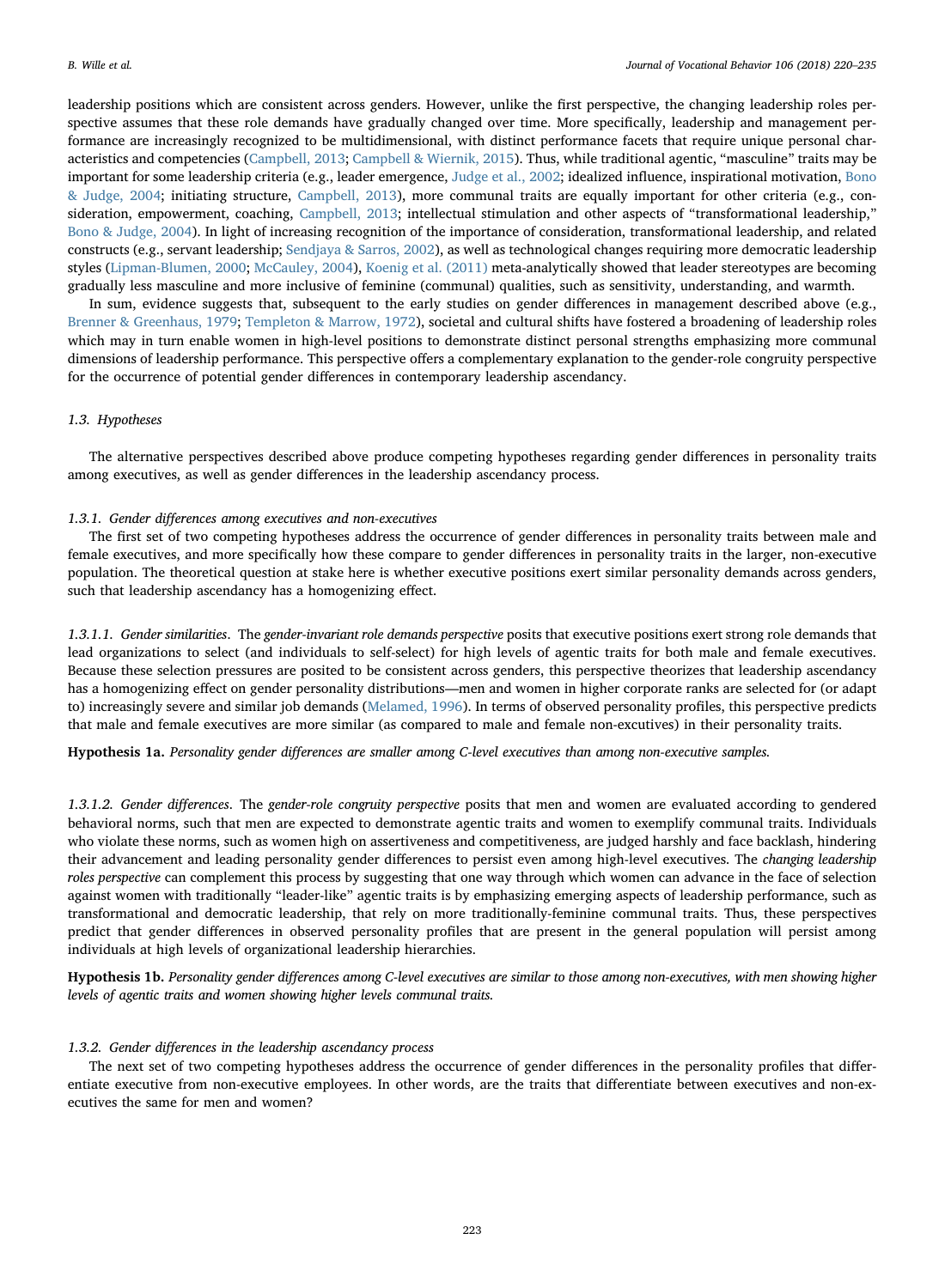1.3.2.1. Gender similarities. The gender-invariant role demands perspective similarly posits that men and women follow similar leadership ascendancy pathways, such that individuals higher on agentic traits will tend to advance to higher organizational levels. Thus, this perspective predicts that similar patterns of (high agentic, low communal) traits will distinguish executives from nonexecutive employees across genders.

<span id="page-4-1"></span>Hypothesis 2a. The traits that differentiate C-level executives and non-executives are generally the same for men and women.

1.3.2.2. Gender differences. By contrast, both the gender-role congruity and changing leadership roles perspectives posit that men and women demonstrate different competencies in the process of hierarchical advancement. Whereas men may follow traditionally "leader-like" agentic pathways to leadership ascendancy, women instead emphasize communal traits and more interpersonallysensitive leadership behaviors, such as teamwork, consideration, and participative decision-making, to get ahead. While female leaders may, relative to female non-leaders, still exhibit more agentic qualities (as these traits are necessary for setting and achieving high advancement goals; [Fuller & Marler, 2009\)](#page-13-22), negative selection will cause such differences to be smaller than among men.

<span id="page-4-2"></span>Hypothesis 2b. Traits that differentiate C-level executives from non-executives are gender-specific. Male executives will be differentiated by agentic traits, whereas female executives will be differentiated less by agentic traits and more by communal traits.

## 2. Method

#### 2.1. Setting and participants

A large international consultancy firm specialized in recruitment and assessment provided European assessment data. Anonymized data were obtained for 577 European executives (434 male, 143 female) and 52,139 non-executive employees (34,496 male, 17,643 female) who completed high-stakes personality assessments between 2002 and 2008. Participants were primarily located in Belgium (466 executives [397 male, 69 female], 42,930 non-executives [27,433 male, 15,497 female]), with a smaller number located in other European countries (111 executives [37 male, 74 female], 9209 non-executives [7063 male, 2146 female]).

### 2.2. Measure

Personality was assessed using the Business Attitudes Questionnaire (BAQ; [Bogaert, Trbovic, & Van Keer, 2008](#page-13-23); [Vrijdags, Bogaert,](#page-15-13) [Trbovic, & Van Keer, 2014\)](#page-15-13), a workplace-contextualized personality instrument developed for organizational applications, such as personnel assessment and screening. The BAQ includes 25 work-related personality scales. BAQ scales assess 20 personality facets subsumed under the Big Five traits (see Appendix), as well as 5 compound personality traits (cf. [Ones et al., 2005](#page-14-9); [Stanek & Ones,](#page-15-1) [2018\)](#page-15-1) that are particularly relevant for work contexts (Ambitious, Critical, Result Oriented, Strategic, Autonomous), collectively grouped under the label "Professionalism". The 25 BAQ-scale scores are computed as the mean of six item scores per scale, with each item rated on a 5-point Likert scale  $(1 = totally disagree; 5 = totally agree)$ . Big Five domain scores are computed by averaging scale scores for their four respective facet scales. Descriptions of the 25 BAQ facets are provided in the Appendix.

The psychometric properties of the BAQ have been reviewed and certified by the Psychological Testing Centre of the British Psychological Society (BPS), an independent and leading organization for setting standards in psychological testing. BPS-certification involves a multi-round revision process through which reliability, construct validity, and predictive criterion-related validity are established. The BAQ scales have been shown to predict critical job performance criteria, including subordinate (direct report) evaluations of executives' job competencies and non-executives' first-year performance appraisal scores, consistent with meta-analytic findings [\(Barrick, Mount, & Judge, 2001;](#page-13-24) [Ones et al., 2005\)](#page-14-9). In terms of convergent validity, the BAQ manual reports substantial correlations with Big Five dimensions as assessed by other work-contextualized personality inventories (cf. Shaffer [& Postlethwaite,](#page-15-14) [2012\)](#page-15-14), such as the OPQ32 ([SHL, 2006](#page-15-15))—0.46 (Emotional Stability), 0.51 (Extraversion), 0.47 (Openness), 0.64 (Agreeableness), and 0.55 (Conscientiousness). The BAQ manual also reports similar correlations with non-contextualized personality scales, such as the NEO PI-R ([Costa & McCrae, 1992](#page-13-25))—0.43 (Emotional Stability), 0.53 (Extraversion), 0.45 (Openness), 0.08 (Agreeableness),<sup>[1](#page-4-0)</sup> and 0.47 (Conscientiousness). These values are consistent with meta-analytic estimates of mean convergent validities and 95% credibility intervals for Big Five scales [\(Pace & Brannick, 2010\)](#page-14-27).

#### 2.3. Analyses

To test our hypotheses, we computed standardized mean differences (Cohen's d) on the BAQ scales for four sets of group

<span id="page-4-0"></span><sup>&</sup>lt;sup>1</sup> The low correlation between Agreeableness measures on the BAQ and NEO likely reflects that the BAQ Altruism (Agreeableness) scale includes items related to warmth and social connection, which the NEO PI-R includes on its Extraversion scale. However, warmth and social connection reflect compound traits tapping both Agreeableness and Extraversion (see [Davies, 2013;](#page-13-26) [Stanek & Ones, 2018](#page-15-1)). Their inclusion with Agreeableness facets is consistent with many other widely-used personality inventories (e.g., the Hogan Personality Inventory; [Hogan & Hogan, 1992](#page-13-27); the OPQ; [SHL, 2006\)](#page-15-15). This correlation is also consistent with the stronger correlations observed between OPQ and BAQ Agreeableness and between OPQ and NEO Agreeableness, two scales that are both widely-regarded as assessing the Agreeableness construct (mathematically possible correlations between BAQ and NEO Agreeableness, given correlations between BAQ and OPQ Agreeableness and between BAQ and NEO Agreeableness  $[r = 0.575;$  [SHL, 2006](#page-15-15)] range  $-0.26$  to 0.99).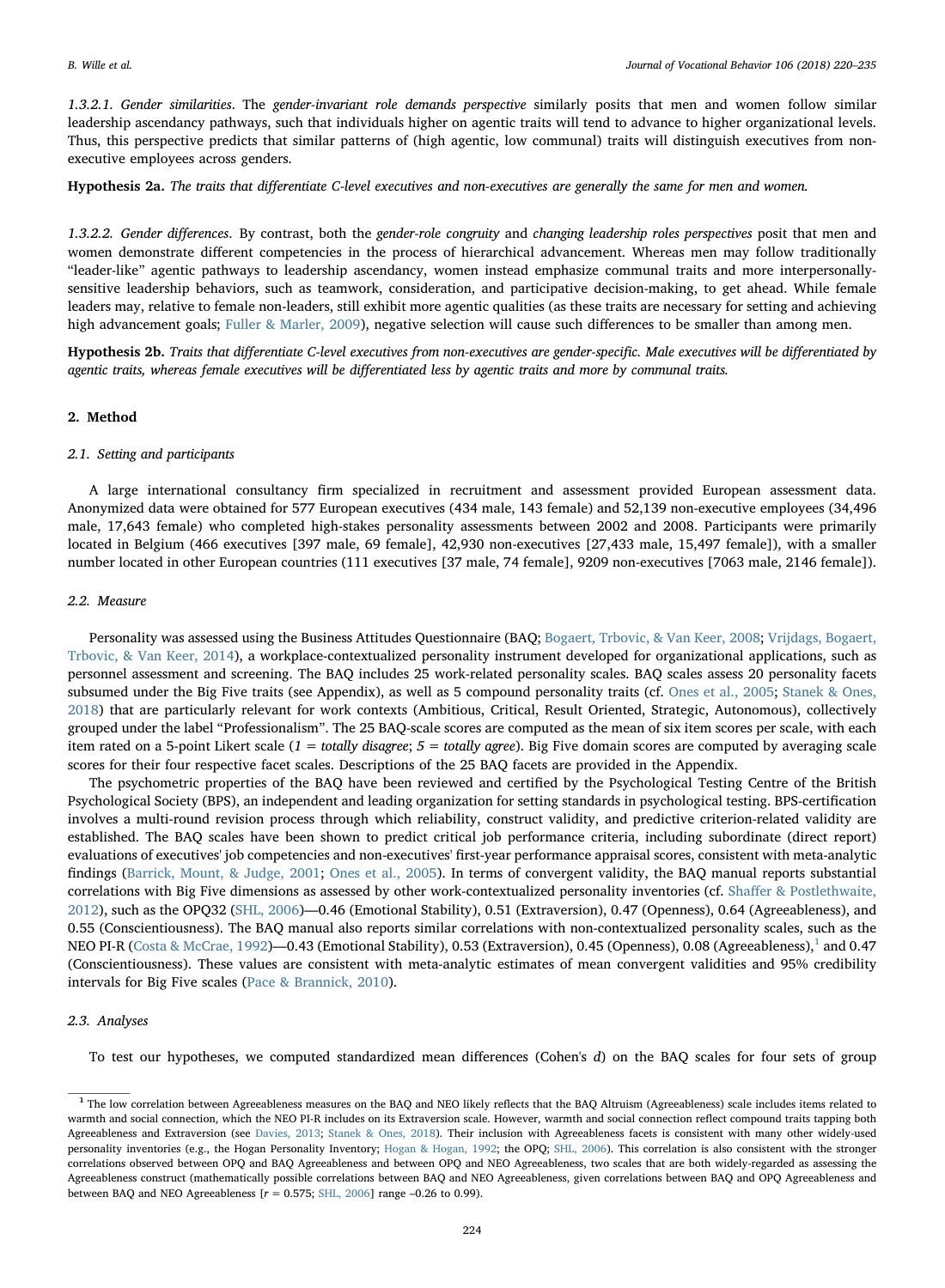<span id="page-5-1"></span>

Fig. 1. Gender differences among non-executives ( $N = 17,643$  women, 34,496 men). Values are inverse variance-weighted mean Cohen's d values, with 95% confidence intervals. Positive values indicate that women score higher.

comparisons. To test whether men and women are more similar among executives than among non-executive employees [\(Hypothesis](#page-3-0) [1a](#page-3-0) vs. [1b](#page-3-1)), we compared male–female differences among C-level executives to gender differences among non-executive samples (i.e., gender differences in personality across hierarchical levels). To test whether similar traits distinguish executives from lower-level employees across genders [\(Hypothesis 2a](#page-4-1) vs. [2b\)](#page-4-2), we compared executive to non-executive groups among male and female samples (i.e., hierarchical level differences in personality across genders). Because sample sizes were widely divergent for executive and non-executive groups, we estimated sampling error for d values using the formula accounting for unequal group sizes ([Schmidt & Hunter,](#page-15-16) [2015\)](#page-15-16).

To control for possible country-level mean differences on personality traits which might affect observed gender and hierarchical level differences (Ostroff [& Harrison, 1999\)](#page-14-28), we computed comparisons separately within the Belgian (BAQ administered in Dutch or French) and other European (BAQ administered in English) samples, then combined the within-country d values using psychometric meta-analysis [\(Schmidt & Hunter, 2015](#page-15-16); cf. [Ones et al., 2012](#page-14-29)) with the psychmeta package in R [\(Dahlke & Wiernik, 2017](#page-13-28)). For each comparison, we computed the inverse variance-weighted mean effect size and its confidence interval.<sup>[2](#page-5-0)</sup> We interpreted effect size magnitudes using the empirical effect size distributions of applied psychological research established by [Paterson, Harms, Steel, and](#page-14-30) [Credé \(2016\),](#page-14-30) characterizing d values less than 0.24 as negligible, between 0.25 and 0.41 as small, between 0.42 and 0.65 as

<span id="page-5-0"></span> $2$  As each meta-analysis was based on two samples, we focused our interpretations of results on the mean effect and its confidence interval, rather than estimates of true variability [\(Wiernik et al., 2017](#page-15-17)). For most comparisons, confidence intervals for the Belgian and other European samples overlapped substantially.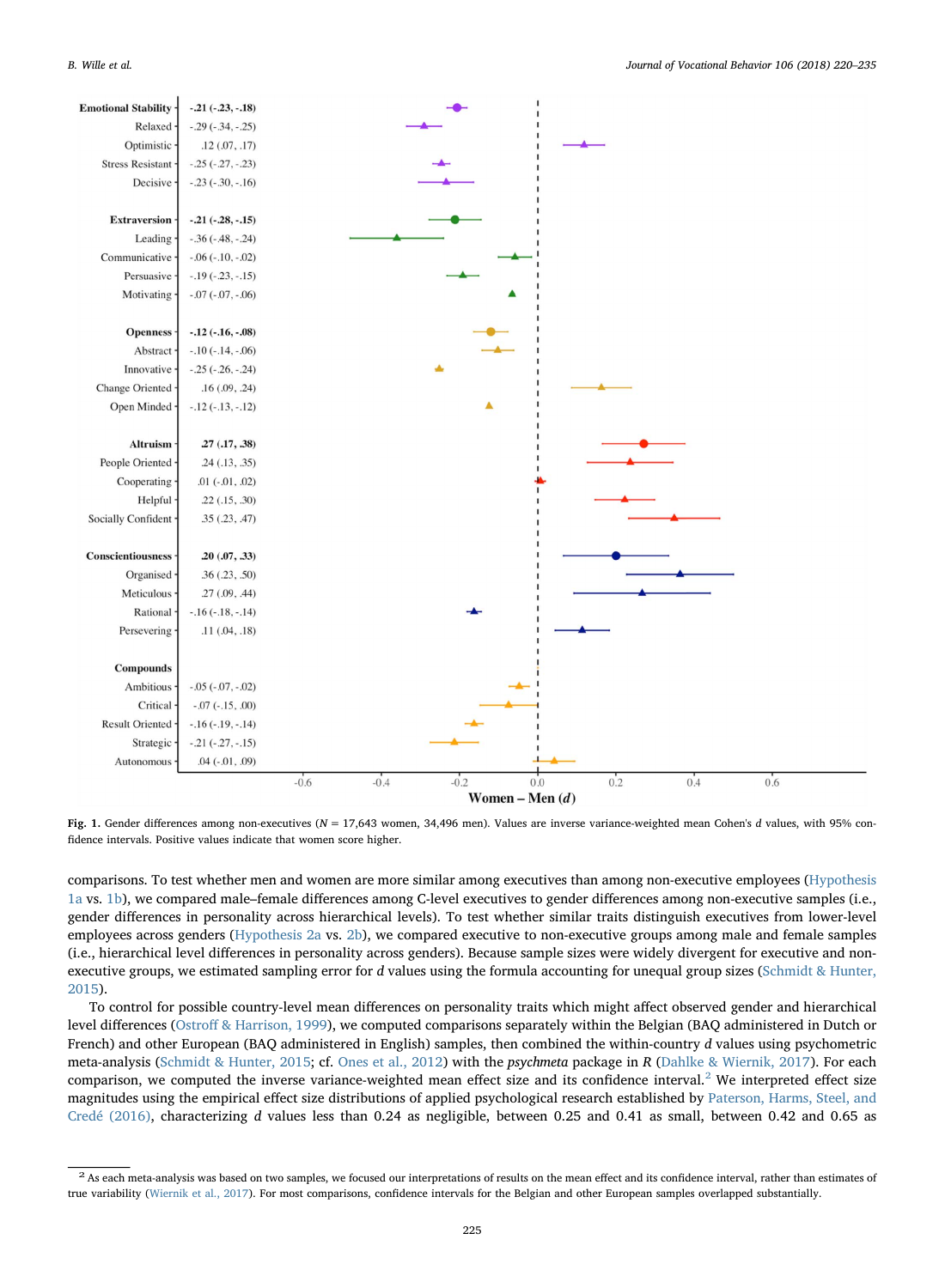

Fig. 2. Gender differences among executives (N = 143 women, 434 men). Values are inverse variance-weighted mean Cohen's d values, with 95% confidence intervals. Positive values indicate that women score higher.

moderate, and d values of 0.65 and greater as large (cf. [Wiernik, Kostal, Wilmot, Dilchert, & Ones, 2017](#page-15-17)), noting that most relations with demographic characteristics tend to be small (mean  $d = 0.24$ ,  $SD = 0.18$ ).

## 3. Results

## 3.1. Gender differences in personality across hierarchical levels

Comparisons of men and women for C-level executive and non-executive samples are shown in [Figs. 1 and 2.](#page-5-1) Among nonexecutive samples, women scored somewhat higher on Altruism (Agreeableness,  $d = 0.27$ ) and Conscientiousness ( $d = 0.20$ ) and somewhat lower on Emotional Stability ( $d = -0.21$ ) and Extraversion ( $d = -0.21$ ). Facet-level traits generally showed similar differences, with some exceptions (e.g., women scored slightly higher on Change Oriented,  $d = 0.16$ , but slightly lower on Rational, d = −0.16). Among C-level samples, differences on Conscientiousness, Emotional Stability, and Extraversion were more muted or absent altogether (ds range −0.03 to 0.10). These smaller gender differences on leadership-relevant traits among executives support the gender-invariant role demands perspective, which argues that executive positions have a homogenizing effect. Thus, [Hypothesis](#page-3-0)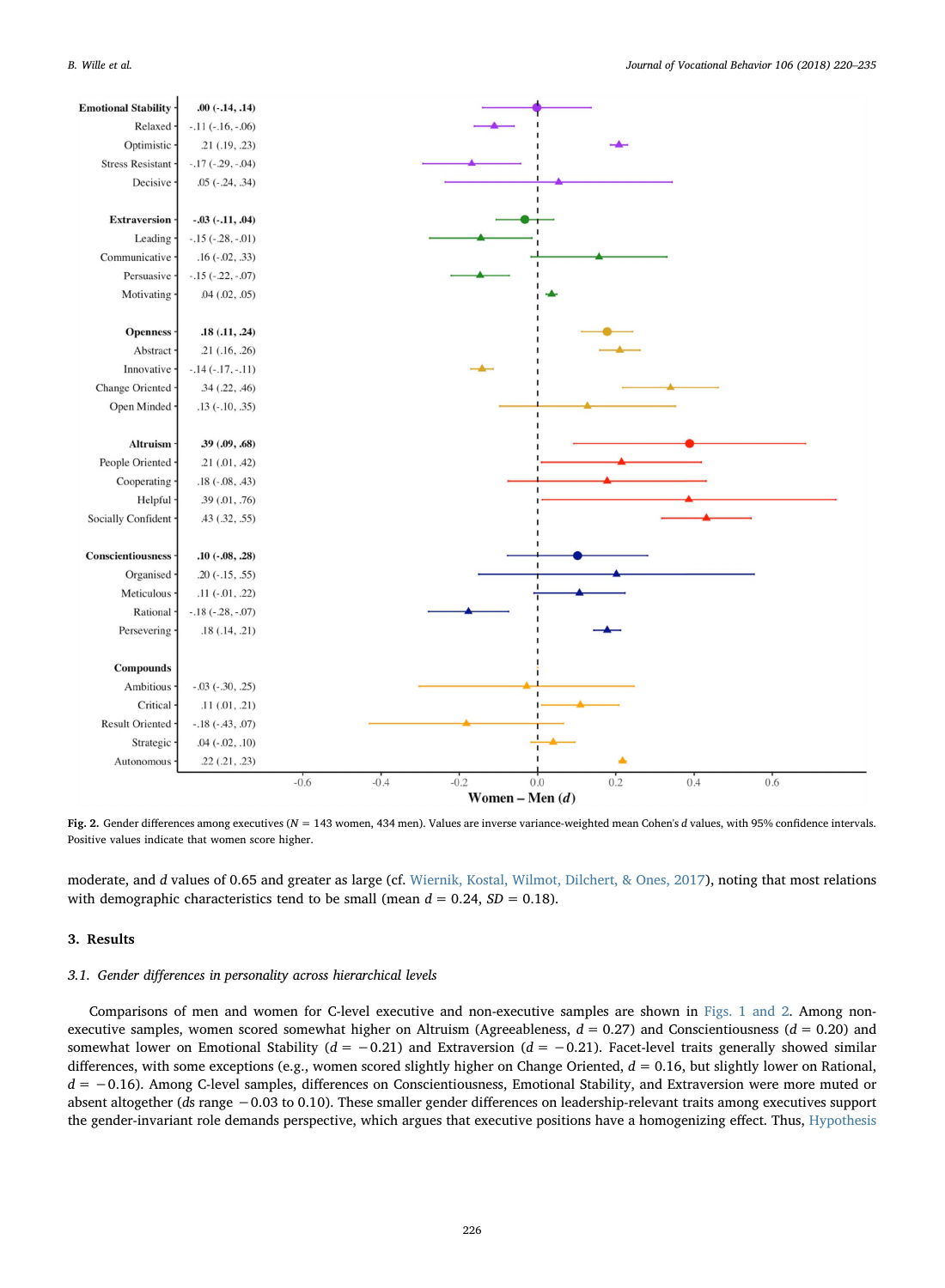<span id="page-7-0"></span>

Fig. 3. Hierarchical level differences among men ( $N = 434$  executives, 34,496 non-executives). Values are inverse variance-weighted mean Cohen's d values, with 95% confidence intervals. Positive values indicate that executives score higher.

#### [1a](#page-3-0) was supported, whereas [Hypothesis 1b](#page-3-1) was not.

However, personality traits that are likely to be under weaker selection pressure (i.e., less relevant for leader emergence; [Judge](#page-14-13) [et al., 2002](#page-14-13)) did not show a similar homogenizing pattern. Executive women continued to show higher levels of Altruism/Agreeableness ( $d = 0.39$ ) and the Change Oriented ( $d = 0.34$ ) and Abstract ( $d = 0.21$ ) Openness facets, compared to executive men, though confidence intervals for Altruism/Agreeableness were quite wide.

## 3.2. Hierarchical level differences in personality across genders

Comparisons of C-level executive to non-executive respondents for men and women are shown in [Figs. 3 and 4](#page-7-0). Among men, Clevel executives scored much higher than non-executives on Extraversion ( $d = 0.49$ , facet ds range 0.29 to 0.52) and the Decisive facet of Emotional Stability ( $d = 0.28$ ), as well as somewhat lower on the Abstract ( $d = -0.21$ ), Helpful ( $d = -0.21$ ), and Meticulous ( $d = -0.23$ ) facets. Male C-level executives also scored higher on the Results Oriented ( $d = 0.48$ ), Strategic ( $d = 0.43$ ), and Autonomous ( $d = 0.19$ ) compound traits.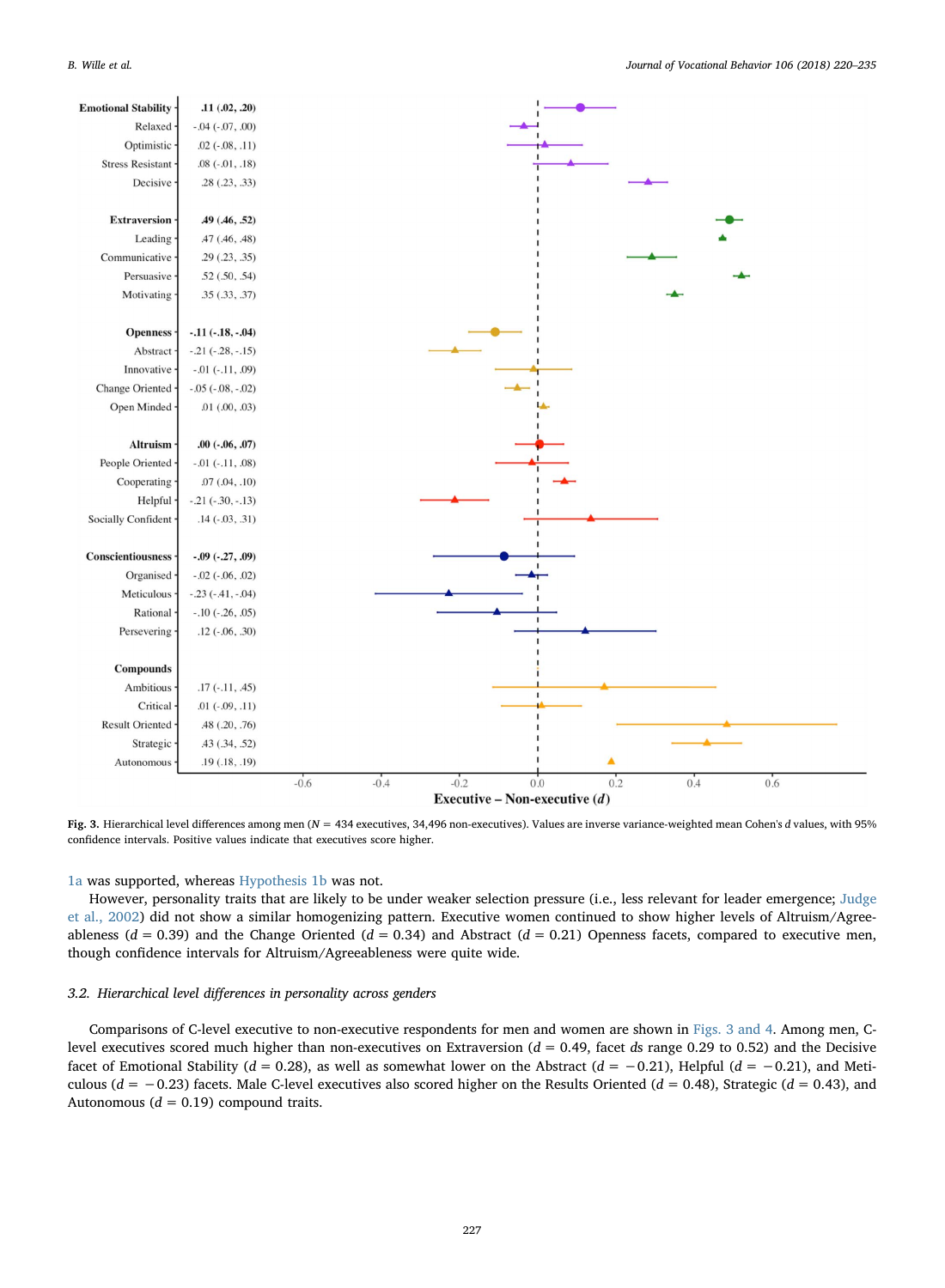

Fig. 4. Hierarchical level differences among women ( $N = 143$  executives, 17,643 non-executives). Values are inverse variance-weighted mean Cohen's d values, with 95% confidence intervals. Positive values indicate that executives score higher.

Among women, executives showed a similar overall pattern of differences compared to non-executive respondents as men, but the magnitudes of these differences were often much exaggerated. Executive women scored much higher than non-executive women on Extraversion ( $d = 0.61$ , compared to 0.49 for men), Decisive ( $d = 0.57$ , compared to 0.28 for men), Results Oriented  $(d = 0.23,$  compared to 0.48 for men), Strategic  $(d = 0.53,$  compared to 0.43 for men), and Autonomous  $(d = 0.32,$  compared to 0.19 for men). Executive women also scored lower than non-executive women on Meticulous ( $d = -0.50$ , compared to  $-0.23$  for men).

This pattern of differences suggests that women ascending to leadership positions demonstrate similar personality characteristics as ascending men. Both male and female executives tend to demonstrate an archetypical "leader personality" focused on assertiveness, high-level strategic thinking, and decisiveness. However, we found that this pattern of hierarchical level differences was much more pronounced among women than among men, which may suggest that selection pressures on agentic traits are even stronger among women than among men to be chosen for (and self-select into) high-level leadership roles. The picture that emerges is one of the C-suite as a professional role with strong demands for an agentic personality profile, with the threshold to fit this leadership profile being further away for the average woman compared to the average man.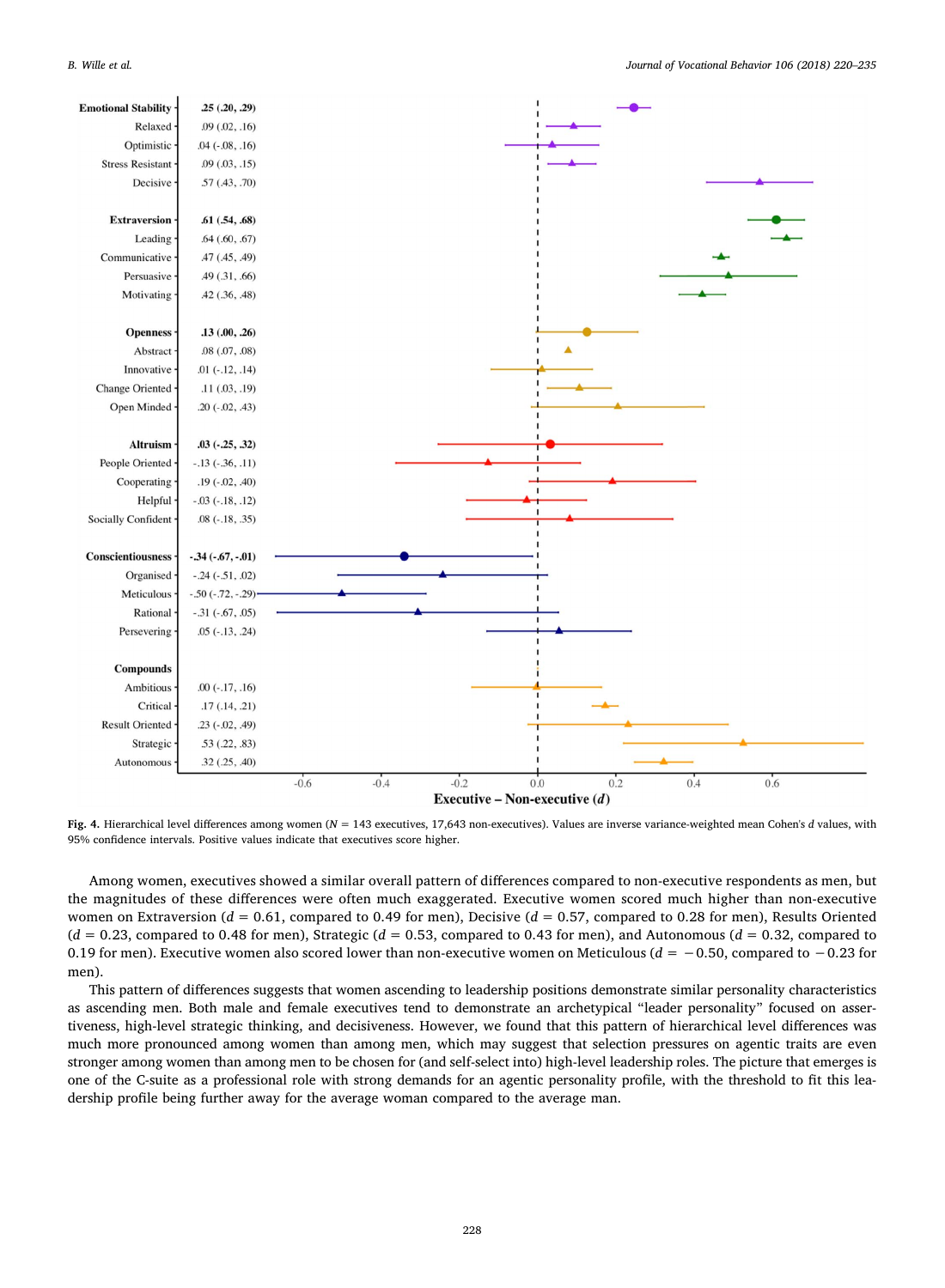## 4. Discussion

In this study, we used a large sample of male and female executives and non-executive occupationally-diverse employees to examine gender differences among top-level managers in organizations, as well as potential gender differences in leadership ascendancy processes. Our results show that male and female leaders are not fundamentally different populations. We found that gender differences on broad, narrow, and compound personality traits are smaller among executives than among lower-level occupationally-diverse employees, which is in line with the idea that executive roles exert similar selection pressures for men and women. We also found that similar patterns of traits distinguished executives from non-executives among men and women and, importantly, that executives (male and female) are consistently characterized by mainly agentic personality features. Our findings thus generally do not support the idea that women ascending to leadership roles demonstrate a distinct profile of more communal characteristics, either to conform to gender-role norms or in response to broadened leader role demands. Instead, our findings support a gender-similarities perspective where men and women in executive positions demonstrate a similar pattern of classically masculine personality traits.

Interestingly, consistent with impression formation models, the pattern of hierarchical level differences was much more strongly pronounced among women than men, which may suggest that women in particular face pressure to adopt masculine interpersonal styles in order to be judged (by themselves or others) as qualified for leadership. The personality traits that distinguish female executives support a conclusion that women must be truly exceptional in their display of "leader-like" qualities to advance to the highest organizational ranks; to advance to executive roles, women "must do everything men do, backwards and in high heels" (cf. [Richards, 1988;](#page-15-18) [Thaves, 1982\)](#page-15-19).

#### 4.1. Implications for gender equity in organizational leadership

Our findings have implications for organizational efforts to promote gender equity among their leadership. First, organizations must ensure that female executives are not penalized for demonstrating agentic, typically masculine personality traits. In contrast to widespread beliefs that female leaders have distinct characteristic personalities and styles ([Eagly, 2016](#page-13-5)), we found that gender differences among executives are generally small and that the same pattern of elevated traits distinguished executives from nonexecutives across genders. In light of research showing that women are penalized for agentic traits ([Phelan et al., 2008](#page-14-21)), our findings suggest that female executives (as well as women pursuing executive positions) are at particular risk for sanctions and backlash. Organizations must strive to counter these biases, such as by raising awareness of gender stereotypes, taking a zero-tolerance approach to gender-based devaluations, and implementing more-structured evaluation and promotion systems ([Ely & Thomas, 2001](#page-13-29); cf. Hoff[man et al., 2012](#page-13-30)).

Second, in the general population, women tend to be lower on the traits that lead individuals to pursue and be selected for leadership roles [\(McCrae et al., 2005](#page-14-7); [Schmitt et al., 2008](#page-15-2)). As a consequence, a relatively small pool of women is likely to be represented among organizational leaders (particularly high-level executives), even in the absence of bias effects. As women rise in the hierarchy, they become increasingly scarce, making them more visible and subject to greater scrutiny ([Ely et al., 2011\)](#page-13-1). Organizations, therefore, must ensure that current and rising female leaders are given adequate resources, support, and mentoring to foster development and success ([Tharenou, 2005](#page-15-20)). There are diverse perspectives on how such female-leadership development programs should be organized (cf. the "add-women-and-stir" approach discussed by [Martin & Meyerson, 1998, p. 312;](#page-14-31) versus the "fixthe-woman" approach presented in [Ely & Meyerson, 2000](#page-13-31)). A recent framework presented by [Ely et al. \(2011\)](#page-13-1) is consistent with the overall message of the current study. This framework is grounded in theories of both gender and leadership; it shows how gender shapes women's paths to leadership without either victimizing or blaming women, while at the same time cultivating in women a sense of agency. In this approach, leadership development is seen as an identity transition ([Day, Harrison, & Halpin, 2008](#page-13-32)), with gender having an impact on the processes of both claiming and granting a leader identity. For example, just as women may need to (learn how to) proactively negotiate for promotions they might otherwise not get, managers as gatekeepers can (learn how to) reconsider the relevance of the implicit criteria they use to fill critical upper-level roles.

Third, in addition to preventing adverse treatment by others, organizations should also strive to ensure that women with high leadership potential and interest do not self-select out of high-level positions. In addition to providing female mentors and role models ([Carbonell & Castro, 2008;](#page-13-9) [Tharenou, 2005](#page-15-20)), organizations might also consider providing formal leadership potential feedback to reduce misperceptions of ability [\(Brands & Fernandez-Mateo, 2017](#page-13-33)), adopting career planning programs that explicitly direct employees to explore leadership pathways ([Wiernik & Wille, 2018\)](#page-15-21), and implementing practices that enhance work–family balance ([Lyness & Judiesch, 2008\)](#page-14-32).

## 4.2. Theoretical implications for gender diversity and organizational success

Our results also have implications for ongoing research and theoretical development exploring when and how gender diversity in leadership impacts organizational success ([Knight et al., 1999\)](#page-14-33). Much of the research finding higher performance for firms with female leaders attribute these effects to unique "cognitive frames" [\(Post & Byron, 2015\)](#page-14-2) or "worldviews" [\(Mensi-Klarbach, 2014](#page-14-34)) that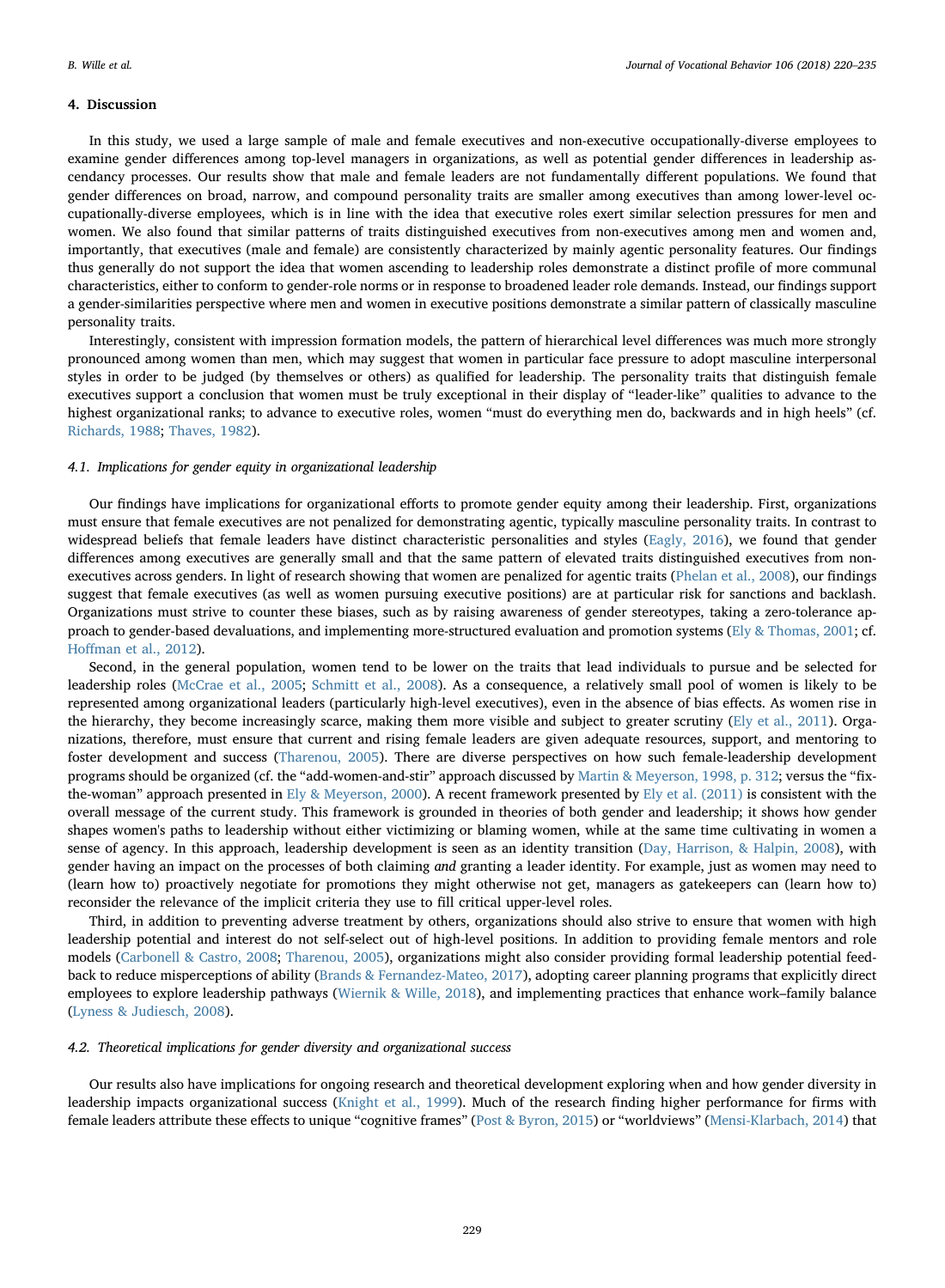female leaders may bring into organizations because of their unique developmental experiences. However, our results suggest that male and female executives reflect fundamentally similar populations, at least in terms of underlying personality traits. Thus, higher performance among female-led firms may not reflect the influence of women per se, but instead reflect broader benefits and covariates associated with merit-based governance, equitable organizational cultures, and corporate social responsibility ([Aguinis &](#page-13-34) [Glavas, 2012](#page-13-34)).

#### 4.3. Limitations and future directions

Five limitations of this study should be noted. First, we focused on how people describe their own personality traits. Personality self-perfections are critical drivers of people's identities, the interactions and activities they are willing to enter, the roles they are willing to perform, and how they perform them [\(Hogan & Roberts, 2000\)](#page-13-35), and they converge strongly with personality other-ratings ([Connelly & Ones, 2010](#page-13-36)). However, personality other-ratings (i.e., their "reputation"; [Hogan & Shelton, 1998](#page-13-37)) also provide unique insights and incremental validity ([McAbee & Connelly, 2016](#page-14-35)). Future research should consider gender differences in supervisor-, peer-, and subordinate-ratings of executive personality, particularly with regards to the interaction of gender and personality otherperceptions on executive selection decisions.

Second, beyond considering alternative personality rater sources, future research should also consider using alternative personality instruments. The current study relied on actual organizational testing data which were collected using a proprietary personality instrument. As an applied field, it is critical that we consider psychological instruments that are used primarily in organizational practice, and that we be open to the insights that can be drawn from practitioner data ([Ones, Kaiser, Chamorro-Premuzic, &](#page-14-36) [Svensson, 2017](#page-14-36)). This is particularly the case when the research topic requires data which are difficult (or impossible) to obtain without practitioner collaboration, such as C-level personality information ([Cycyota & Harrison, 2006;](#page-13-38) [Resick, Whitman,](#page-14-37) [Weingarden, & Hiller, 2009\)](#page-14-37). Nevertheless, it remains to be examined to which extent the findings resulting from these data replicate with other personality instruments. One potential concern with the current study is the low correlation of the BAQ Altruism scale with NEO PI-R Agreeableness (but note its substantial correlation with OPQ Agreeableness; see Footnote 1).

Third, while this study found strong evidence that similar traits distinguish executives from non-executives across genders, it investigated the ascendancy process only indirectly. We were unable to disentangle personality traits' impacts on self-selection/ executive career goal pursuit versus other-perception, evaluation, and selection. It is possible, for example, for our findings to reflect that only particularly agentic women are willing to persist through discouraging discriminatory experiences to attain leadership roles. Future research should examine these nuances in the ascendancy process using longitudinal designs wherein hierarchical transitions are systematically monitored over time. Such designs should consider non-linear trait effects (e.g., women face backlash unless they are exceptionally high on agentic traits) and interactions among agentic and communal traits (e.g., communal traits might compensate for agentic traits). Longitudinal designs can also control for potential maturational effects caused by leadership role experiences (i.e., individuals becoming more agentic as they climb the corporate ladder; e.g., [Bleidorn,](#page-13-39) [Hopwood, & Lucas, 2018;](#page-13-39) [Nieß & Zacher, 2015\)](#page-14-38), which might also make executives more homogeneous and divergent from nonexecutives.

Fourth, this study examined the roles of personality and gender in leadership ascendancy in a large sample of employees from numerous organizations in Belgium and other European countries. It is possible that gender-invariant and gender-specific influences of personality traits on leadership emergence and ascendancy may vary across national and organizational contexts. For example, one might hypothesize that gender differences in leadership ascendancy pathways might be larger in more gender egalitarian countries and organizations, as such contexts may have more progressive attitudes about women's equality and provide female leaders with more freedom to express more feminine qualities (e.g., [Hoobler et al., 2016;](#page-13-0) cf. [Schmitt et al., 2008;](#page-15-2) though note that Belgium, the country for most of the current sample, is among the most gender-equitable countries [12/160 according to the UN Gender Inequality Index]; [UNDP, 2016](#page-15-22)).

Finally, this study focused on executives' personality profiles, rather than on other antecedents of leadership behavior or on evaluations of performance or effectiveness. Preliminary research suggests that perceptions of "potential" (including personality traits, abilities, and other characteristics) and prior experiences and successes differentially influence leadership selection judgments for male and female applicants [\(Barsh & Yee, 2011](#page-13-40); [Player, Randsley de Moura, Abrams, & Tresh, 2017](#page-14-39)). An interesting avenue for future research would be to consider interactions between personality and experience in driving executive selection decisions and whether these effects differ across genders.

#### 5. Conclusion

This study found that male and female C-level executives represent similar populations with a common profile of characteristic agentic, strategic personality traits. Ongoing research and practice should acknowledge that gender similarity, not difference, characterizes leader personality and potential (cf. [Hyde, 2014](#page-14-11)). Continued organizational attention to reducing gender biases and remove structural barriers will help both men and women to realize their similar leadership potentials.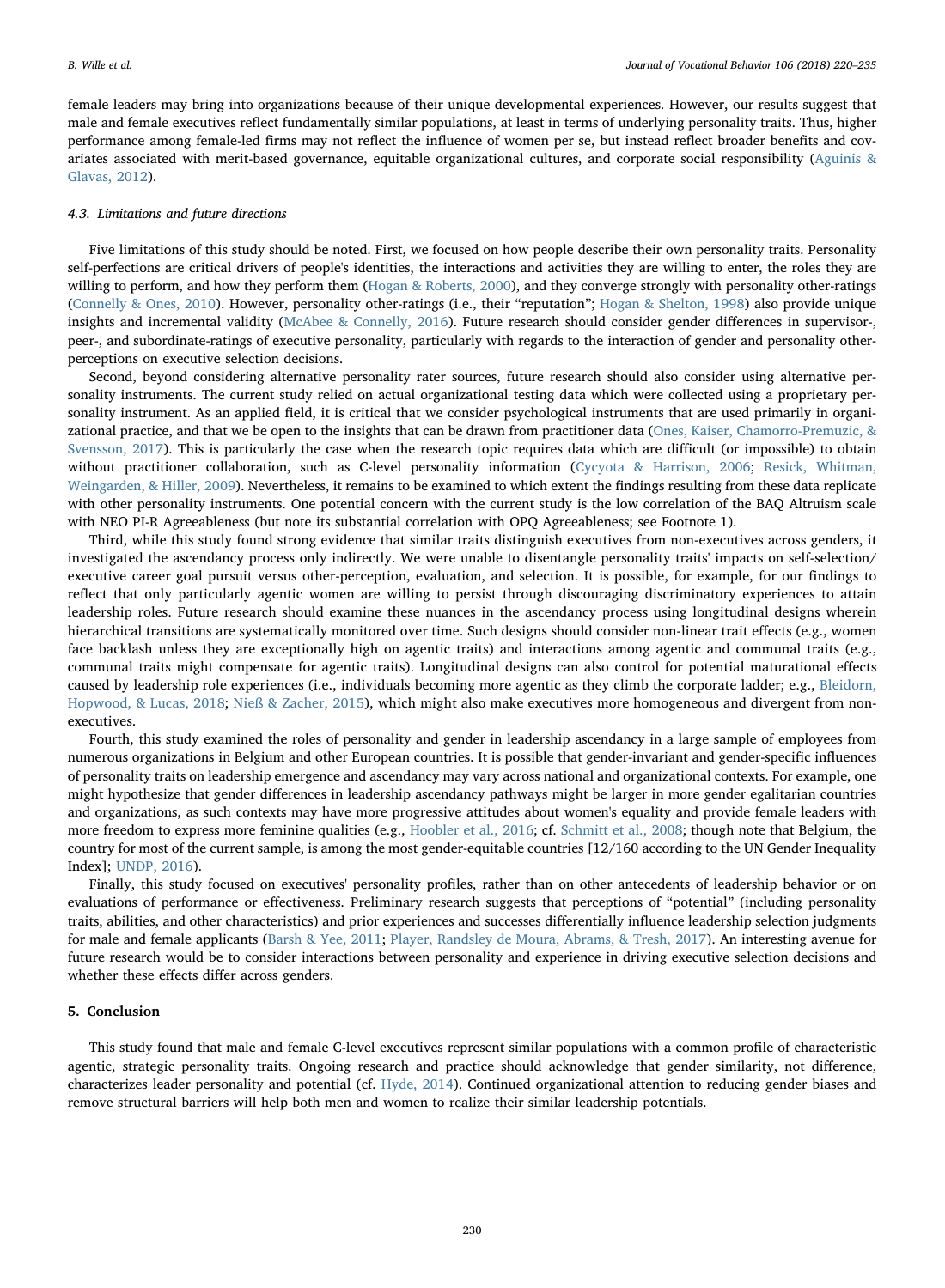|                                                                              | Descriptions of Business Attitudes Questionnaire (BAQ) scales.                                                                                                                                                                                                                                                                                                      |                                                                                                                                                                                                                                                                                                                                                                         |
|------------------------------------------------------------------------------|---------------------------------------------------------------------------------------------------------------------------------------------------------------------------------------------------------------------------------------------------------------------------------------------------------------------------------------------------------------------|-------------------------------------------------------------------------------------------------------------------------------------------------------------------------------------------------------------------------------------------------------------------------------------------------------------------------------------------------------------------------|
| Scale                                                                        | Low pole                                                                                                                                                                                                                                                                                                                                                            | High pole                                                                                                                                                                                                                                                                                                                                                               |
| Emotional Stability<br>Stress-resistant<br>Optimistic<br>Decisive<br>Relaxed | of failure; worries, lacks calm, is nervous<br>Susceptible to stress; has difficulties coping with tension and pressure;<br>about how things will turn out; is<br>Hesitates over decisions; needs time to reach conclusions<br>becomes affected by situations quickly<br>Feels anxious or guilty in the event<br>Expects things to go badly, worries<br>pessimistic | Confident that things will turn out well; does not worry about how things will<br>Is not susceptible to stress, particularly bothered by tension and pressure, or<br>Free from anxiety, maintains calm in the face of failure, is calm and relaxed<br>Makes decisions quickly; draws conclusions quickly<br>easily affected by situations<br>turn out; remains cheerful |
| Communicative<br>Extraversion<br>Leading                                     | Is averse to speaking; has difficulty keeping a conversation going; is not very<br>Lets others take the lead; lacks initiative; does not like giving instructions<br>articulate                                                                                                                                                                                     | Likes speaking; keeps conversations going easily; is very articulate<br>Likes to lead; shows initiative; instructs others                                                                                                                                                                                                                                               |
| Motivating<br>Persuasive                                                     | Is uninspiring; is not a motivating influence; does not motivate others during a<br>Is a poor salesperson; is ill-at-ease during negotiations; is not convincing<br>task                                                                                                                                                                                            | Inspires others, is a motivating influence, fills others with enthusiasm for a task<br>Is able to sell; is at ease during negotiations; is persuasive                                                                                                                                                                                                                   |
| Innovative<br>Openness<br>Abstract                                           | rarely comes up with new ways of looking<br>Deals in concrete things; has both feet on the ground, is practical-minded<br>Lacks inventiveness and creativity;<br>at things                                                                                                                                                                                          | Is creative; generates new ideas and comes up with new ways of looking at things<br>Theoretical, is intellectually curious, likes complex, abstract things                                                                                                                                                                                                              |
| oriented<br>Change-                                                          | Prefers routine, needs security; prefers regularity to variety                                                                                                                                                                                                                                                                                                      | Likes change, tries out new things; prefers variety to regularity                                                                                                                                                                                                                                                                                                       |
| Open-minded                                                                  | Does not see many possibilities; has trouble thinking up alternatives and<br>options                                                                                                                                                                                                                                                                                | Sees various possibilities; thinks up alternatives and options                                                                                                                                                                                                                                                                                                          |
| Altruism (Agreeableness)<br>oriented<br>People-                              | Enjoys being alone; does not need and is not very fond of company; focuses on Enjoys group situations, is fond of and seeks out company, focuses on others<br>self                                                                                                                                                                                                  |                                                                                                                                                                                                                                                                                                                                                                         |
| Cooperating                                                                  | does not seek out cooperation, places own<br>Rarely consults or involves others,<br>interests above those of the group                                                                                                                                                                                                                                              | Consults and involves others; seeks out cooperation, places group's interests<br>above own                                                                                                                                                                                                                                                                              |
| Helpful                                                                      | Self-involved, lacks a helpful attitude, is unconcerned about others, lacks<br>consideration, leaves others to fend for themselves                                                                                                                                                                                                                                  | Helps when others face problems; gives advice and is considerate                                                                                                                                                                                                                                                                                                        |

 $P_{AD}$ .  $\ddot{\phantom{0}}$ Ċ ł,  $\cdot$ J, ŀ,  $\epsilon$ Appendix Table A1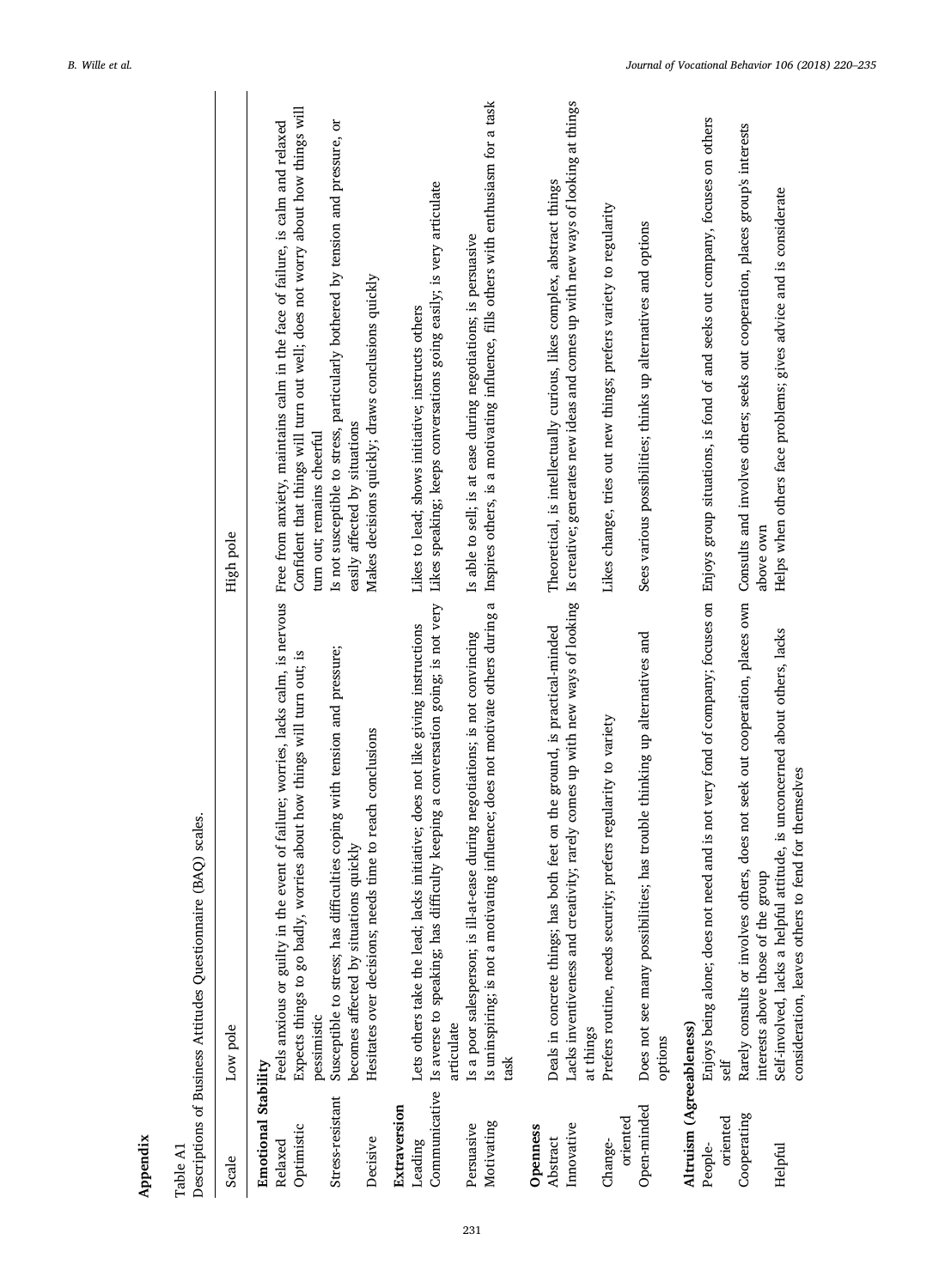| pleasant, and spontaneous                                                                                                                                                                               | Plans carefully, taking priorities into account; sets time limits, pays attention to<br>Sticks to the facts; evaluates, measures, and quantifies; thinks twice before<br>Works methodically and meticulously; pays attention to details<br>routine tasks                   | Does not give up in the face of setbacks; keeps trying and perseveres; is persistent<br>in the face of opposition, gets stuck into tasks<br>speaking or acting | Career-minded and ambitious; sets difficult objectives; wants to go far and to get<br>ahead       | Examines information critically; identifies potential drawbacks and limitations                             | Likes to achieve results and to stand out; is very competitive                                  | Sets long-term objectives, looks at things from a strategic or long-term<br>perspective         | Influences and leaves own mark on situations; has own approach and opinions                       |
|---------------------------------------------------------------------------------------------------------------------------------------------------------------------------------------------------------|----------------------------------------------------------------------------------------------------------------------------------------------------------------------------------------------------------------------------------------------------------------------------|----------------------------------------------------------------------------------------------------------------------------------------------------------------|---------------------------------------------------------------------------------------------------|-------------------------------------------------------------------------------------------------------------|-------------------------------------------------------------------------------------------------|-------------------------------------------------------------------------------------------------|---------------------------------------------------------------------------------------------------|
| Finds it hard to establish contacts; does not always get along with people; can Establishes contacts easily, is cheerful; gets along with people; is friendly,<br>at times be unfriendly and unpleasant | Pays little attention to facts; relies on intuition, tends not to quantify; speaks or<br>Does not work to a plan, pays insufficient attention to time limits, pays little<br>has little eye for detail<br>Not very methodical or meticulous;<br>attention to routine tasks | opposed; drops tasks quickly; rarely sees<br>things through to a successful conclusion<br>Loses heart quickly, gives up when<br>acts                           | Not very career-minded, lacks ambition; sets moderate objectives<br>Compounds ("Professionalism") | Does not take a very critical mindset; accepts information or ideas from others<br>without questioning them | Is not very results-oriented; feels little need to achieve great results; is not<br>competitive | things from an operational or short-term<br>Sets short-term objectives; looks at<br>perspective | Adapts to situations; takes circumstances into account; does not have own<br>approach or opinions |
| confident<br>Socially                                                                                                                                                                                   | Conscientiousness<br>Meticulous<br>Organized<br>Rational                                                                                                                                                                                                                   | Persevering                                                                                                                                                    | Ambitious                                                                                         | Critical                                                                                                    | oriented<br>Results-                                                                            | Strategic                                                                                       | Autonomous                                                                                        |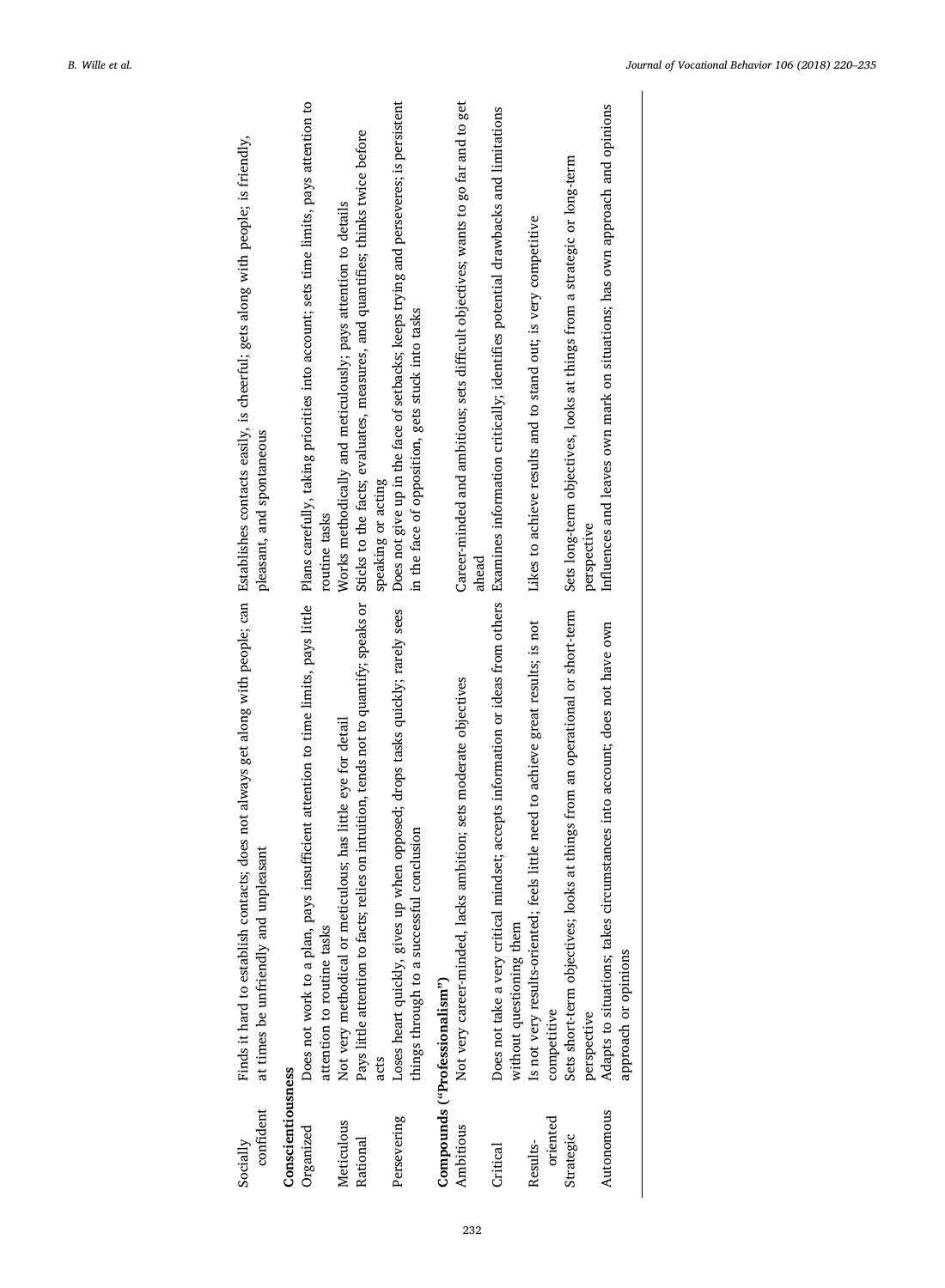#### References

- <span id="page-13-34"></span>Aguinis, H., & Glavas, A. (2012). What we know and don't know about corporate social responsibility: A review and research agenda. Journal of Management, 38(4), 932–968 <https://doi.org/10/bcwt>.
- <span id="page-13-19"></span>Atwater, L. E., Carey, J. A., & Waldman, D. A. (2001). Gender and discipline in the workplace: Wait until your father gets home. Journal of Management, 27(5), 537-561 [https://doi.org/10/cpfbbk.](https://doi.org/10/cpfbbk)
- <span id="page-13-24"></span>Barrick, M. R., Mount, M. K., & Judge, T. A. (2001). Personality and performance at the beginning of the new millennium: What do we know and where do we go next? International Journal of Selection and Assessment, 9(1/2), 9–30 <https://doi.org/10/frqhf2>.
- <span id="page-13-40"></span>Barsh, J., & Yee, L. (2011). Unlocking the full potential of women in the US economy. New York, NY: McKinsey & Company. Retrieved from [http://www.mckinsey.com/](http://www.mckinsey.com/business-functions/organization/our-insights/unlocking-the-full-potential-of-women) [business-functions/organization/our-insights/unlocking-the-full-potential-of-women.](http://www.mckinsey.com/business-functions/organization/our-insights/unlocking-the-full-potential-of-women)
- <span id="page-13-39"></span>Bleidorn, W., Hopwood, C. J., & Lucas, R. E. (2018). Life events and personality trait change. Journal of Personality, 86(1), 83-96. [http://dx.doi.org/10.1111/jopy.](http://dx.doi.org/10.1111/jopy.12286) [12286.](http://dx.doi.org/10.1111/jopy.12286)

<span id="page-13-23"></span>[Bogaert, J., Trbovic, N., & Van Keer, E. \(2008\).](http://refhub.elsevier.com/S0001-8791(18)30022-8/rf0030) Business Attitudes Questionnaire (Test manual). Ghent, Belgium: Hudson.

- <span id="page-13-18"></span>Bolino, M. C., & Turnley, W. H. (2003). Counternormative impression management, likeability, and performance ratings: The use of intimidation in an organizational setting. Journal of Organizational Behavior, 24(2), 237-250. <http://dx.doi.org/10.1002/job.185>.
- <span id="page-13-6"></span>Bono, J. E., & Judge, T. A. (2004). Personality and transformational and transactional leadership: A meta-analysis. Journal of Applied Psychology, 89(5), 901–910. <http://dx.doi.org/10.1037/0021-9010.89.5.901>.
- <span id="page-13-33"></span>Brands, R. A., & Fernandez-Mateo, I. (2017). Leaning out: How negative recruitment experiences shape women's decisions to compete for executive roles. Administrative Science Quarterly, 62(3), 405–442. <http://dx.doi.org/10.1177/0001839216682728>.
- <span id="page-13-12"></span>Brenner, O. C. (1982). Relationship of education to sex, managerial status, and the managerial stereotype. Journal of Applied Psychology, 67(3), 380–383 [https://doi.](https://doi.org/10/ftxbd7) [org/10/ftxbd7.](https://doi.org/10/ftxbd7)
- <span id="page-13-13"></span>Brenner, O. C., & Greenhaus, J. H. (1979). Managerial status, sex, and selected personality characteristics. Journal of Management, 5(1), 107-113 [https://doi.org/10/](https://doi.org/10/fxfw23) [fxfw23.](https://doi.org/10/fxfw23)
- <span id="page-13-20"></span>Brett, J. F., Atwater, L. E., & Waldman, D. A. (2005). Effective delivery of workplace discipline: Do women have to be more participatory than men? Group & Organization Management, 30(5), 487–513. [http://dx.doi.org/10.1177/1059601104267606.](http://dx.doi.org/10.1177/1059601104267606)
- <span id="page-13-11"></span>Campbell, J. P. (2013). Leadership, the old, the new, and the timeless: A commentary. In M. G. Rumsey (Ed.). The Oxford handbook of leadership (pp. 401–422). New York, NY: Oxford University Press https://doi.org/10/cin2.
- <span id="page-13-21"></span>Campbell, J. P., & Wiernik, B. M. (2015). The modeling and assessment of work performance. Annual Review of Organizational Psychology and Organizational Behavior, 2, 47–74 [https://doi.org/10/bc4k.](https://doi.org/10/bc4k)
- <span id="page-13-9"></span>Carbonell, J. L., & Castro, Y. (2008). The impact of a leader model on high dominant women's self-selection for leadership. Sex Roles, 58(11/12), 776–783 [https://doi.](https://doi.org/10/chsmvp) [org/10/chsmvp](https://doi.org/10/chsmvp).
- <span id="page-13-4"></span>Carli, L. L., & Eagly, A. H. (2016). Women face a labyrinth: An examination of metaphors for women leaders. Gender in Management: An International Journal, 31(8), 514–527. <http://dx.doi.org/10.1108/GM-02-2015-0007>.
- <span id="page-13-36"></span>Connelly, B. S., & Ones, D. S. (2010). An other perspective on personality: Meta-analytic integration of observers' accuracy and predictive validity. Psychological Bulletin, 136(6), 1092–1122. <http://dx.doi.org/10.1037/a0021212>.
- <span id="page-13-25"></span>Costa, P. T., & McCrae, R. R. (1992). [Professional manual for the NEO Personality Inventory \(NEO PI-R\) and NEO Five Factor Inventory \(NEO-FFI\).](http://refhub.elsevier.com/S0001-8791(18)30022-8/rf0090) Odessa, FL: [Psychological Assessment Resources.](http://refhub.elsevier.com/S0001-8791(18)30022-8/rf0090)
- <span id="page-13-38"></span>Cycyota, C. S., & Harrison, D. A. (2006). What (not) to expect when surveying executives: A meta-analysis of top manager response rates and techniques over time. Organizational Research Methods, 9(2), 133–160 <https://doi.org/10/bf87dj>.
- <span id="page-13-28"></span><span id="page-13-26"></span>Dahlke, J. A., & Wiernik, B. M. (2017). psychmeta: Psychometric Meta-Analysis Toolkit. Retrieved from [https://cran.r-project.org/package=psychmeta,](https://cran.r-project.org/package=psychmeta) Version 0.1.0. Davies, S. E. (2013, August). Lower and higher order facets and factors of the interpersonal traits among the Big Five: Specifying, measuring, and understanding extraversion and agreeableness. Doctoral dissertation Minneapolis, MN: University of Minnesota. Retrieved from [https://hdl.handle.net/11299/164781.](https://hdl.handle.net/11299/164781)
- <span id="page-13-32"></span>Day, D. V., Harrison, M. M., & Halpin, S. M. (2008). An integrative approach to leader development: Connecting adult development, identity, and expertise. New York: Psychology Pres[shttp://dx.doi.org/10.4324/9780203809525.](http://dx.doi.org/10.4324/9780203809525)
- <span id="page-13-10"></span>Dickerson, A., & Taylor, M. A. (2000). Self-limiting behavior in women: Self-esteem and self-efficacy as predictors. Group & Organization Management, 25(2), 191–210. <http://dx.doi.org/10.1177/1059601100252006>.
- <span id="page-13-14"></span>Eagly, A. H. (1987). Sex diff[erences in social behavior: A social-role interpretation.](http://refhub.elsevier.com/S0001-8791(18)30022-8/rf0120) Hillsdale, NJ: Erlbaum.
- <span id="page-13-3"></span>Eagly, A. H. (2007). Female leadership advantage and disadvantage: Resolving the contradictions. Psychology of Women Quarterly, 31(1), 1-12 [https://doi.org/10/](https://doi.org/10/db9gm7) [db9gm7](https://doi.org/10/db9gm7).
- <span id="page-13-5"></span>Eagly, A. H. (2016). When passionate advocates meet research on diversity, does the honest broker stand a chance? Journal of Social Issues, 72(1), 199-222 [https://doi.](https://doi.org/10/f8fqqt) [org/10/f8fqqt.](https://doi.org/10/f8fqqt)
- <span id="page-13-7"></span>Eagly, A. H., Johannesen-Schmidt, M. C., & van Engen, M. L. (2003). Transformational, transactional, and laissez-faire leadership styles: A meta-analysis comparing women and men. Psychological Bulletin, 129(4), 569–591 [https://doi.org/10/c9kj4r.](https://doi.org/10/c9kj4r)
- <span id="page-13-15"></span>Eagly, A. H., & Karau, S. J. (2002). Role congruity theory of prejudice toward female leaders. Psychological Review, 109(3), 573-598. [http://dx.doi.org/10.1037/0033-](http://dx.doi.org/10.1037/0033-295x.109.3.573) [295x.109.3.573](http://dx.doi.org/10.1037/0033-295x.109.3.573).
- <span id="page-13-17"></span>Eagly, A. H., Makhijani, M. G., & Klonsky, B. G. (1992). Gender and the evaluation of leaders: A meta-analysis. Psychological Bulletin, 111(1), 3–22 [https://doi.org/10/](https://doi.org/10/ddt26s) [ddt26s](https://doi.org/10/ddt26s).
- <span id="page-13-1"></span>Ely, R. J., Ibarra, H., & Kolb, D. M. (2011). Taking gender into account: Theory and design for women's leadership development programs. Academy of Management Learning & Education, 10(3), 474–493. <http://dx.doi.org/10.5465/amle.2010.0046>.
- <span id="page-13-31"></span>Ely, R. J., & Meyerson, D. E. (2000). Theories of gender: A new approach to organizational analysis and change. Research in Organizational Behavior, 22, 103–151 [https://doi.org/10/dq85g6.](https://doi.org/10/dq85g6)
- <span id="page-13-29"></span>Ely, R. J., & Thomas, D. A. (2001). Cultural diversity at work: The effects of diversity perspectives on work group processes and outcomes. Administrative Science Quarterly, 46(2), 229. <http://dx.doi.org/10.2307/2667087>.
- <span id="page-13-22"></span>Fuller, J. B., Jr., & Marler, L. E. (2009). Change driven by nature: A meta-analytic review of the proactive personality literature. Journal of Vocational Behavior, 75(3), 329–345. [http://dx.doi.org/10.1016/j.jvb.2009.05.008.](http://dx.doi.org/10.1016/j.jvb.2009.05.008)
- <span id="page-13-16"></span>Heilman, M. E. (2001). Description and prescription: How gender stereotypes prevent women's ascent up the organizational ladder. Journal of Social Issues, 57(4), 657–674. [http://dx.doi.org/10.1111/0022-4537.00234.](http://dx.doi.org/10.1111/0022-4537.00234)
- <span id="page-13-2"></span>Hillman, A. J., Shropshire, C., & Cannella, A. A. (2007). Organizational predictors of women on corporate boards. Academy of Management Journal, 50(4), 941–952 [https://doi.org/10/b9hc84.](https://doi.org/10/b9hc84)
- <span id="page-13-30"></span>Hoffman, B. J., Gorman, C. A., Blair, C. A., Meriac, J. P., Overstreet, B., & Atchley, E. K. (2012). Evidence for the effectiveness of an alternative multisource performance rating methodology. Personnel Psychology, 65(3), 531–563 [https://doi.org/10/gckfw2.](https://doi.org/10/gckfw2)
- <span id="page-13-8"></span>Hogan, R. T., Curphy, G. J., & Hogan, J. (1994). What we know about leadership: Effectiveness and personality. American Psychologist, 49(6), 493–504 [https://doi.org/](https://doi.org/10/d5bzfw) [10/d5bzfw.](https://doi.org/10/d5bzfw)
- <span id="page-13-27"></span>Hogan, R. T., & Hogan, J. C. (1992). Hogan Personality Inventory manual [\(2nd ed.\). Tulsa, OK: Hogan Assessment Systems](http://refhub.elsevier.com/S0001-8791(18)30022-8/rf0190).
- <span id="page-13-35"></span>[Hogan, R. T., & Roberts, B. W. \(2000\). A socioanalytic perspective on person/environment interaction. In W. B. Walsh, K. H. Craik, & R. H. Price \(Eds.\).](http://refhub.elsevier.com/S0001-8791(18)30022-8/rf0195) Person[environment psychology: New directions and perspectives](http://refhub.elsevier.com/S0001-8791(18)30022-8/rf0195) (pp. 1–24). (2nd ed.). Mahwah, NJ: Erlbaum.
- <span id="page-13-37"></span>Hogan, R. T., & Shelton, D. (1998). A socioanalytic perspective on job performance. Human Performance, 11(2/3), 129–144. [http://dx.doi.org/10.1080/08959285.](http://dx.doi.org/10.1080/08959285.1998.9668028) [1998.9668028](http://dx.doi.org/10.1080/08959285.1998.9668028).
- <span id="page-13-0"></span>Hoobler, J. M., Masterson, C. R., Nkomo, S. M., & Michel, E. J. (2016). The business case for women leaders: Meta-analysis, research critique, and path forward. Journal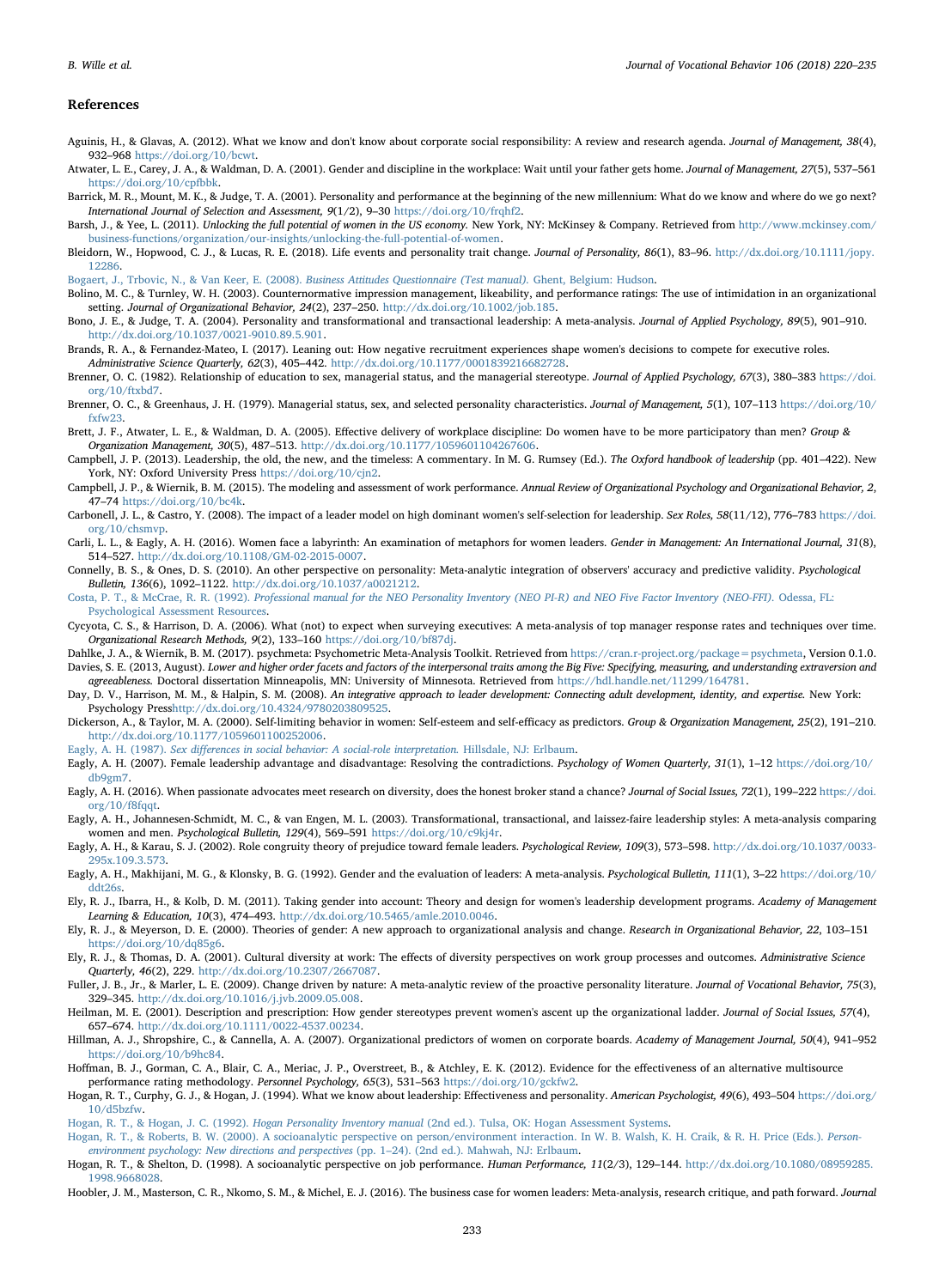of Management. (Advance online publication) [https://doi.org/10.1177/0149206316628643.](https://doi.org/10.1177/0149206316628643)

- <span id="page-14-4"></span>Hyde, J. S. (2005). The gender similarities hypothesis. American Psychologist, 60(6), 581–592. <http://dx.doi.org/10.1037/0003-066X.60.6.581>.
- <span id="page-14-11"></span>Hyde, J. S. (2014). Gender similarities and differences. Annual Review of Psychology, 65, 373–398 [https://doi.org/10/gckfxg.](https://doi.org/10/gckfxg)
- <span id="page-14-5"></span>[John, O. P., Naumann, L. P., & Soto, C. J. \(2008\). Paradigm shift to the integrative Big Five trait taxonomy: History, measurement, and conceptual issues. In O. P. John,](http://refhub.elsevier.com/S0001-8791(18)30022-8/rf0220) R. W. Robins, & L. A. Pervin (Eds.). Handbook of personality: Theory and research (pp. 114–[158\). \(3rd ed.\). New York, NY: Guilford Press.](http://refhub.elsevier.com/S0001-8791(18)30022-8/rf0220)
- <span id="page-14-13"></span>Judge, T. A., Bono, J. E., Ilies, R., & Gerhardt, M. W. (2002). Personality and leadership: A qualitative and quantitative review. Journal of Applied Psychology, 87(4), 765–780. <http://dx.doi.org/10.1037/0021-9010.87.4.765>.
- <span id="page-14-22"></span>Judge, T. A., Livingston, B. A., & Hurst, C. (2012). Do nice guys—and gals—really finish last? The joint effects of sex and agreeableness on income. Journal of Personality and Social Psychology, 102(2), 390–407. [http://dx.doi.org/10.1037/a0026021.](http://dx.doi.org/10.1037/a0026021)
- <span id="page-14-10"></span>Judge, T. A., & Zapata, C. P. (2015). The person-situation debate revisited: Effect of situation strength and trait activation on the validity of the Big Five personality traits in predicting job performance. Academy of Management Journal, 58(4), 1149-1179 [https://doi.org/10/gckfzb.](https://doi.org/10/gckfzb)
- <span id="page-14-33"></span>Knight, D., Pearce, C. L., Smith, K. G., Olian, J. D., Sims, H. P., Smith, K. A., & Flood, P. (1999). Top management team diversity, group process, and strategic consensus. Strategic Management Journal, 20(5), 445–465 <https://doi.org/10/fbvvf5>.
- <span id="page-14-16"></span>Koenig, A. M., Eagly, A. H., Mitchell, A. A., & Ristikari, T. (2011). Are leader stereotypes masculine? A meta-analysis of three research paradigms. Psychological Bulletin, 137(4), 616–642. [http://dx.doi.org/10.1037/a0023557.](http://dx.doi.org/10.1037/a0023557)
- <span id="page-14-8"></span>[Kostal, J. W., Wiernik, B. M., Albrecht, A.-G., & Ones, D. S. \(2018\). Expatriate personality: Facet-level comparisons with domestic counterparts. In B. M. Wiernik, H.](http://refhub.elsevier.com/S0001-8791(18)30022-8/rf0250) Rüger, & D. S. Ones (Eds.). [Managing expatriates: Success factors in private and public domains](http://refhub.elsevier.com/S0001-8791(18)30022-8/rf0250). Budrich: Opladen, Germany.
- <span id="page-14-3"></span>Lammers, J., & Gast, A. (2017). Stressing the advantages of female leadership can place women at a disadvantage. Social Psychology, 48(1), 28-39 [https://doi.org/10/](https://doi.org/10/f9wxfg) [f9wxfg](https://doi.org/10/f9wxfg).
- <span id="page-14-24"></span>Lipman-Blumen, J. (2000). [Connective leadership: Managing in a changing world.](http://refhub.elsevier.com/S0001-8791(18)30022-8/rf0260) New York, NY: Oxford University Press.
- <span id="page-14-15"></span>Lord, R. G., Foti, R. J., & De Vader, C. L. (1984). A test of leadership categorization theory: Internal structure, information processing, and leadership perceptions. Organizational Behavior and Human Performance, 34(3), 343–378 [https://doi.org/10/br449v.](https://doi.org/10/br449v)
- <span id="page-14-23"></span>Lyness, K. S., & Judiesch, M. K. (1999). Are women more likely to be hired or promoted into management positions? Journal of Vocational Behavior, 54(1), 158–173. <http://dx.doi.org/10.1006/jvbe.1998.1646>.
- <span id="page-14-32"></span>Lyness, K. S., & Judiesch, M. K. (2008). Can a manager have a life and a career? International and multisource perspectives on work-life balance and career advancement potential. Journal of Applied Psychology, 93(4), 789–805 <https://doi.org/10/b5d358>.
- <span id="page-14-6"></span>Markon, K. E. (2009). Hierarchies in the structure of personality traits. Social and Personality Psychology Compass, 3(5), 812-826. [http://dx.doi.org/10.1111/j.1751-](http://dx.doi.org/10.1111/j.1751-9004.2009.00213.x) [9004.2009.00213.x](http://dx.doi.org/10.1111/j.1751-9004.2009.00213.x)
- <span id="page-14-31"></span>Martin, J., & Meyerson, D. (1998). Women and power: Conformity, resistance, and disorganized coaction. In R. M. Kramer, & M. A. Neale (Eds.). Power and influence in organizations (pp. 311–348). Thousand Oaks, CA: Sage <https://doi.org/10/cjnx>.
- <span id="page-14-35"></span>McAbee, S. T., & Connelly, B. S. (2016). A multi-rater framework for studying personality: The trait-reputation-identity model. Psychological Review, 123(5), 569–591 <https://doi.org/10/f86n4v>.
- <span id="page-14-25"></span>[McCauley, C. D. \(2004\). Successful and unsuccessful leadership. In J. Antonakis, A. T. Cianciolo, & R. J. Sternberg \(Eds.\).](http://refhub.elsevier.com/S0001-8791(18)30022-8/rf0295) The nature of leadership (pp. 199–221). [Thousand Oaks, CA: Sage.](http://refhub.elsevier.com/S0001-8791(18)30022-8/rf0295)
- <span id="page-14-7"></span>McCrae, R. R., Terracciano, A., & 78 members of the Personality Profiles of Cultures Project (2005). Universal features of personality traits from the observer's perspective: Data from 50 cultures. Journal of Personality and Social Psychology, 88(3), 547-561. [http://dx.doi.org/10.1037/0022-3514.88.3.547.](http://dx.doi.org/10.1037/0022-3514.88.3.547)
- <span id="page-14-26"></span><span id="page-14-0"></span>McKinsey & Company (2015). Women in the workplace 2015. Minneapolis, MN: McKinsey & Company. Retrieved from <https://womenintheworkplace.com/2015>. Melamed, T. (1996). Career success: An assessment of a gender-specific model. Journal of Occupational and Organizational Psychology, 69(3), 217-242 [https://doi.org/](https://doi.org/10/ckgdqb) 10/ckgdab.
- <span id="page-14-17"></span>Melamed, T., & Bozionelos, N. (1992). Gender differences in the personality features of British managers. Psychological Reports, 71(7), 979. [http://dx.doi.org/10.2466/](http://dx.doi.org/10.2466/pr0.1992.71.3.979) [pr0.1992.71.3.979.](http://dx.doi.org/10.2466/pr0.1992.71.3.979)
- <span id="page-14-34"></span>Mensi-Klarbach, H. (2014). Gender in top management research: Towards a comprehensive research framework. Management Research Review, 37(6), 538-552 [https://](https://doi.org/10/gckf4d) [doi.org/10/gckf4d](https://doi.org/10/gckf4d).
- <span id="page-14-20"></span>Moss-Racusin, C. A., Phelan, J. E., & Rudman, L. A. (2010). When men break the gender rules: Status incongruity and backlash against modest men. Psychology of Men & Masculinity, 11(2), 140–151. [http://dx.doi.org/10.1037/a0018093.](http://dx.doi.org/10.1037/a0018093)
- <span id="page-14-38"></span>Nieß, C., & Zacher, H. (2015). Openness to experience as a predictor and outcome of upward job changes into managerial and professional positions. PLOS ONE, 10(6), e0131115. [http://dx.doi.org/10.1371/journal.pone.0131115.](http://dx.doi.org/10.1371/journal.pone.0131115)
- <span id="page-14-1"></span>Noland, M., Moran, T., & Kotschwar, B. (2016). Is gender diversity profitable? Evidence from a global survey (Working Paper No. WP 16-3). Washington, D.C.: Peterson Institute for International Economics Retrieved from [http://www.piie.com/publications/wp/wp16-3.pdf.](http://www.piie.com/publications/wp/wp16-3.pdf)
- <span id="page-14-19"></span>Offermann, L. R., & Beil, C. (1992). Achievement styles of women leaders and their peers: Toward an understanding of women and leadership. Psychology of Women Quarterly, 16(1), 37–56. <http://dx.doi.org/10.1111/j.1471-6402.1992.tb00238.x>.
- <span id="page-14-12"></span>Ones, D. S., & Dilchert, S. (2009). How special are executives? How special should executive selection be? Observations and recommendations. Industrial and Organizational Psychology, 2(2), 163–170. <http://dx.doi.org/10.1111/j.1754-9434.2009.01127.x>.
- <span id="page-14-29"></span>Ones, D. S., Dilchert, S., Deller, J., Albrecht, A.-G., Duehr, E. E., & Paulus, F. M. (2012). Cross-cultural generalization: Using meta-analysis to test hypotheses about cultural variability. In A. M. Ryan, F. T. L. Leong, & F. L. Oswald (Eds.). Conducting multinational research projects in organizational psychology: Challenges and opportunities (pp. 91–122). Washington, DC: American Psychological Association [https://doi.org/10/5kz.](https://doi.org/10/5kz)
- <span id="page-14-36"></span>Ones, D. S., Kaiser, R. B., Chamorro-Premuzic, T., & Svensson, C. (2017). Has industrial-organizational psychology lost its way? The Industrial-Organizational Psychologist, 54(4), 67–74. Retrieved from [http://www.siop.org/tip/april17/lostio.aspx.](http://www.siop.org/tip/april17/lostio.aspx)
- <span id="page-14-9"></span>Ones, D. S., Viswesvaran, C., & Dilchert, S. (2005). Personality at work: Raising awareness and correcting misconceptions. Human Performance, 18(4), 389-404 [https://](https://doi.org/10/cfd4jv) [doi.org/10/cfd4jv.](https://doi.org/10/cfd4jv)
- <span id="page-14-28"></span>Ostroff, C., & Harrison, D. A. (1999). Meta-analysis, level of analysis, and best estimates of population correlations: Cautions for interpreting meta-analytical results in organizational behavior. Journal of Applied Psychology, 84(2), 260–270 [https://doi.org/10/cz7bx8.](https://doi.org/10/cz7bx8)
- <span id="page-14-27"></span>Pace, V. L., & Brannick, M. T. (2010). How similar are personality scales of the "same" construct? A meta-analytic investigation. Personality and Individual Differences, 49(7), 669–676. <http://dx.doi.org/10.1016/j.paid.2010.06.014>.
- <span id="page-14-30"></span>Paterson, T. A., Harms, P. D., Steel, P., & Credé, M. (2016). An assessment of the magnitude of effect sizes: Evidence from 30 years of meta-analysis in management. Journal of Leadership and Organizational Studies, 23(1), 66-81 [https://doi.org/10/bjz9.](https://doi.org/10/bjz9)
- <span id="page-14-14"></span>Paustian-Underdahl, S. C., Walker, L. S., & Woehr, D. J. (2014). Gender and perceptions of leadership effectiveness: A meta-analysis of contextual moderators. Journal of Applied Psychology, 99(6), 1129–1145. <http://dx.doi.org/10.1037/a0036751>.
- <span id="page-14-21"></span>Phelan, J. E., Moss-Racusin, C. A., & Rudman, L. A. (2008). Competent yet out in the cold: Shifting criteria for hiring reflect backlash toward agentic women. Psychology of Women Quarterly, 32(4), 406–413. [http://dx.doi.org/10.1111/j.1471-6402.2008.00454.x.](http://dx.doi.org/10.1111/j.1471-6402.2008.00454.x)
- <span id="page-14-39"></span>Player, A., Randsley de Moura, G., Abrams, D., & Tresh, F. (2017). [Hidden potential: The impact of candidate gender on the preference for leadership potential in leadership](http://refhub.elsevier.com/S0001-8791(18)30022-8/rf0390) selection. [\(Manuscript submitted for publication\).](http://refhub.elsevier.com/S0001-8791(18)30022-8/rf0390)
- <span id="page-14-2"></span>Post, C., & Byron, K. (2015). Women on boards and firm financial performance: A meta-analysis. Academy of Management Journal, 58(5), 1546-1571 [https://doi.org/](https://doi.org/10/gckf6q) [10/gckf6q](https://doi.org/10/gckf6q).
- <span id="page-14-18"></span>Pullen, A., & Vachhani, S. J. (2018). Examining the politics of gendered difference in feminine leadership: The absence of 'female masculinity'. In S. Adapa, & A. Sheridan (Eds.). Inclusive leadership: Negotiating gendered spaces (pp. 125-149). Cham, Switzerland: Palgrave Macmillan. [http://dx.doi.org/10.1007/978-3-319-](http://dx.doi.org/10.1007/978-3-319-60666-8_6) [60666-8\\_6](http://dx.doi.org/10.1007/978-3-319-60666-8_6).
- <span id="page-14-37"></span>Resick, C. J., Whitman, D. S., Weingarden, S. A., & Hiller, N. J. (2009). The bright-side and the dark-side of CEO personality: Examining core self-evaluations, narcissism, transformational leadership, and strategic influence. Journal of Applied Psychology, 94(6), 1365-1381. [http://dx.doi.org/10.1037/a0016238.](http://dx.doi.org/10.1037/a0016238)